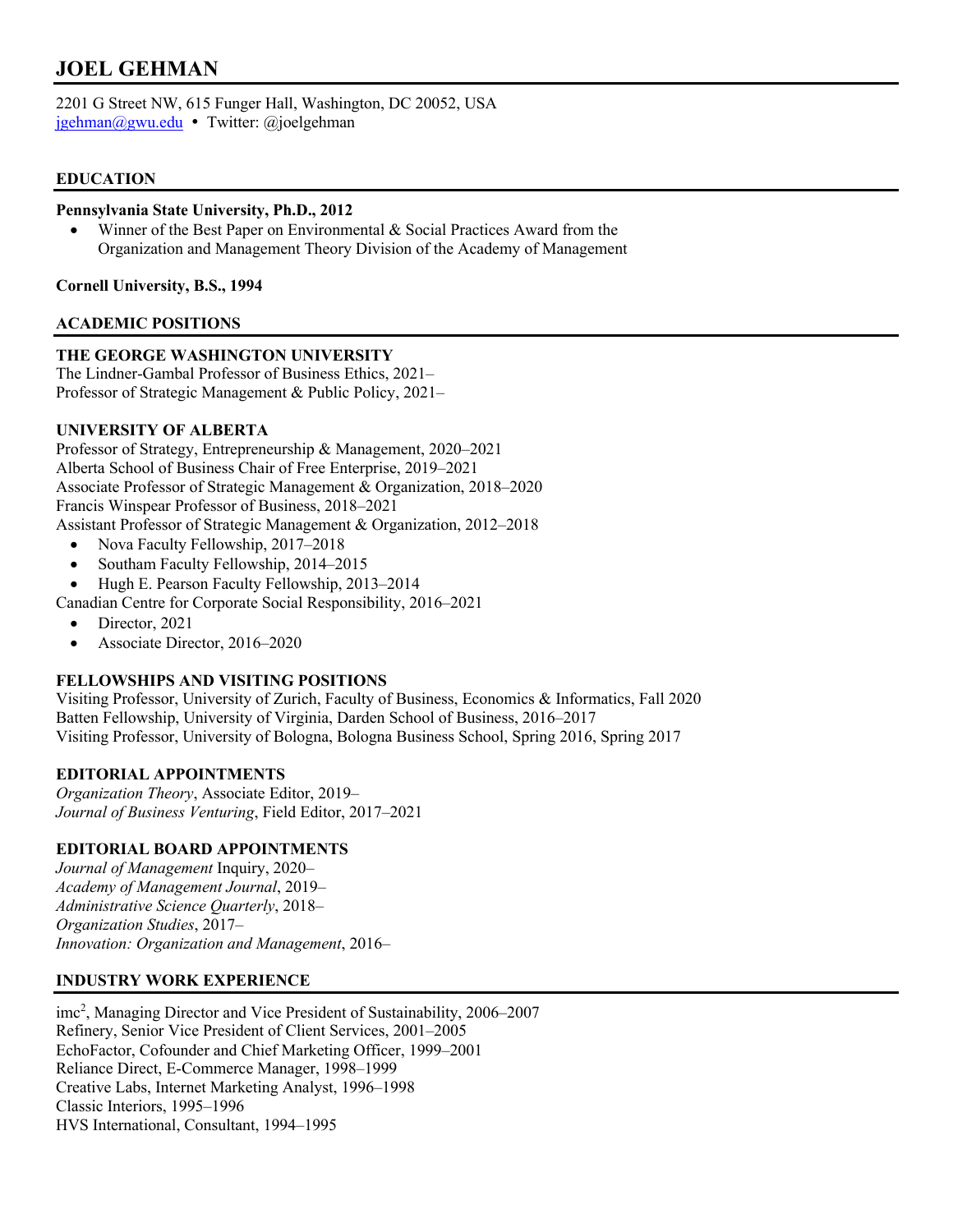### **AWARDS AND HONORS**

- **2022** Faculty advisor to the Alberta School of Business MBA Net Impact Chapter selected as one of four finalists for International Chapter of the Year based on activities from July 2020-June 2021
- **2021** Ranked among the top 2% of scientists in the world and among the top scholars in the subfield of Business and Management based on research impact in 2020 (doi:10.17632/btchxktzyw.3)

People's Choice Award from B Academics for "Remaking Capitalism"

Faculty coach to the Alberta School of Business MBA team that won first-place (out of 17 teams) in the Simon Fraser University Net Impact Sustainability Challenge presented by Telus

Faculty co-advisor to the Alberta School of Business MBA Net Impact Chapter selected as one of four finalists for International Chapter of the Year based on activities from July 2019-June 2020

**2020** Responsible Research in Business and Management Presidential Award for "Positively Deviant"

Named to the #thinklist top 20 "most influential faculty thinkers on issues of responsible business"

**2019** Collective Action Award from B Lab for leadership in organizing and cofounding B Academics, Inc.

Above and Beyond the Call of Duty Reviewing Award from the Organization and Management Theory (OMT) Division of the Academy of Management

Named to the #thinklist top 20 "most influential faculty thinkers on issues of responsible business"

"Highly Commended" by the International Green Gown Awards, "the most prestigious recognition of sustainability best practice within the education sector globally … aligned with the UN Sustainable Development Goals"

**2018** Named to the #thinklist top 20 "most influential faculty thinkers on issues of responsible business"

EFMD "Urban Transition Challenges" Case Writing Award

Ascendant Scholar Award from the Western Academy of Management

**2017** Responsible Research in Business and Management Presidential Award for "Hidden Badge of Honor"

Appointed by the Government of Alberta to the Association of Science & Engineering Technology Professionals of Alberta Board of Directors

Emerging Scholar Award from the Organizations and the Natural Environment (ONE) Division of the Academy of Management

Roland Calori Prize for the best article published in *Organization Studies* during 2015 and 2016 for "Tackling Grand Challenges Pragmatically: Robust Action Revisited"

Elected Representative-at-Large in the OMT Division of the Academy of Management (served 2017–2020)

- **2016** Campus Sustainability Leadership Award from the University of Alberta. Given to a student or staff member who shows dedication, impact, and leadership in integrating sustainability into teaching and learning.
- **2015** Petro-Canada Young Innovator Award from the University of Alberta given to "outstanding and innovative faculty… whose research has potential to be of significance to society at large" (\$20,000)

People's Choice Award from the Alliance for Research on Corporate Sustainability

Appointed by the Government of Alberta to the Chartered Professional Accountants of Alberta Board of Directors

**2014** People's Choice Award from the Alliance for Research on Corporate Sustainability

Appointed by the Government of Alberta to the Institute of Chartered Accountants of Alberta Board of Directors

- **2013** #1 ranked Social Sciences and Humanities Research Council (SSHRC) Insight Development Grant proposal among emerging scholars in business, management and economics
- **2012** Best Paper on Environmental & Social Practices from the OMT Division of the Academy of Management

Chris Freeman Award from the European Association for the Study of Science and Technology for "a significant collective contribution to the interaction of science and technology studies with the study of innovation"

Above and Beyond the Call of Duty Reviewing Award from the OMT Division of the Academy of Management

**2011** Harold F. Martin Graduate Assistant Outstanding Teaching Award from the Pennsylvania State University Above and Beyond the Call of Duty Reviewing Award from the OMT Division of the Academy of Management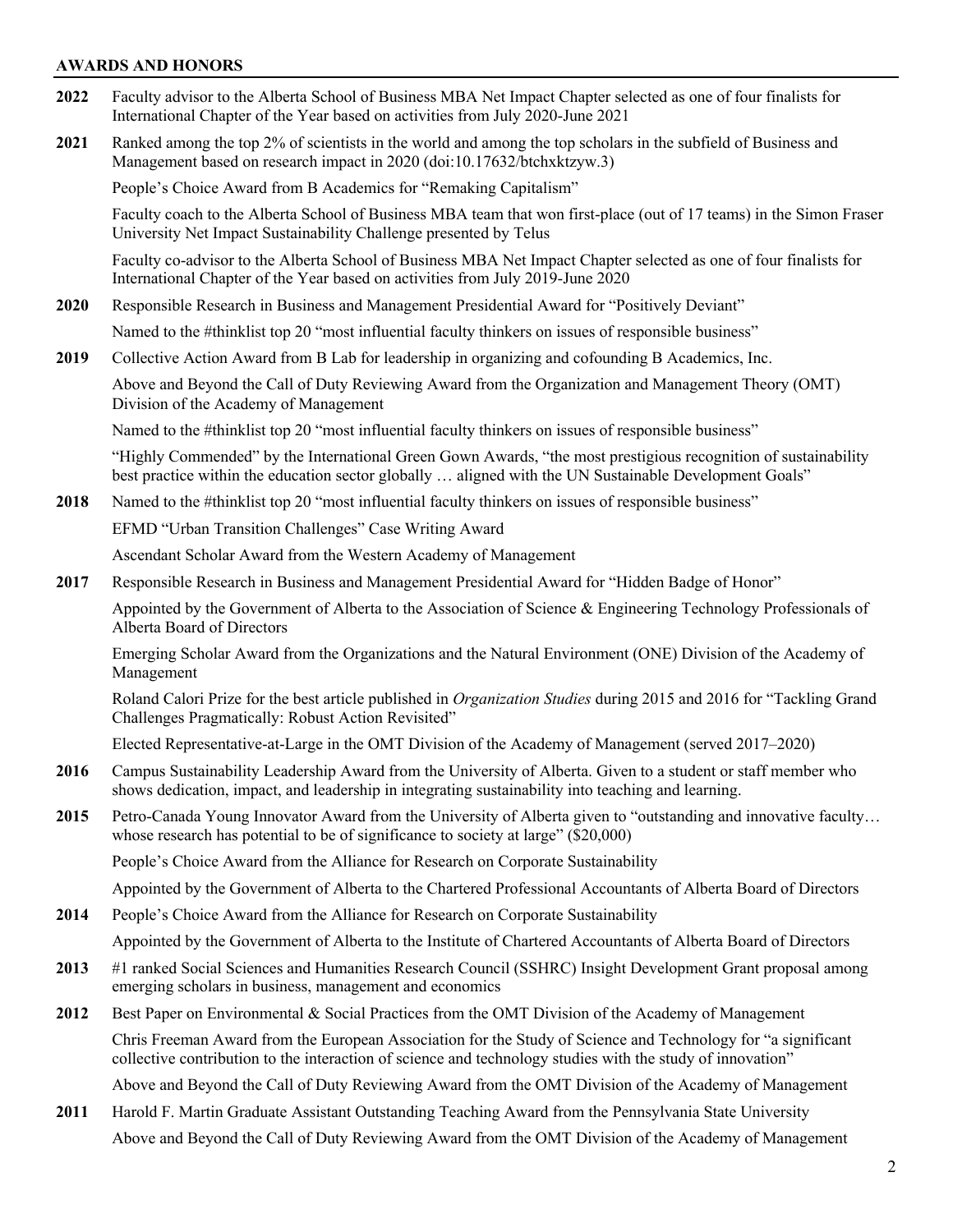### **INTELLECTUAL CONTRIBUTIONS** (\*\* denotes equal authorship)

ORCID ID: 0000-0003-0585-9351; Scopus ID: 41261284500; Web of Science Researcher ID: F-7815-2012

# **I. JOURNAL ARTICLES**

- 38. Lucas, D., Grimes, M.G. & Gehman, J. Remaking Capitalism: The Strength of Weak Legislation in Mobilizing B Corporation Certification. *Academy of Management Journal*. In press. doi:10.5465/amj.2020.1688. \*\*
	- Winner of the 2021 People's Choice Award from B Academics.
- 37. Crace, L. & Gehman, J. What Really Explains ESG Performance? Disentangling the Asymmetrical Drivers of the Triple Bottom Line. Accepted for publication at *Organization & Environment*.
- 36. Etzion, D., Gehman, J. & Davis, G.M. Reimaging Academic Conferences: Toward a Federated Model of Conferencing. *Management Learning*. In press. doi:10.1177/13505076211019529.
- 35. Gehman, J., Sharma, G. & Beveridge, A. 2022. Theorizing Institutional Entrepreneuring: Arborescent and Rhizomatic Assembling. *Organization Studies.* 43: 289–310. doi:10.1177/01708406211044893. \*\*
- 34. Garud, R., Gehman, J. & Karnøe, P. 2021. Winds of Change: A Neo-Design Approach to the Regeneration of Regions. *Organization & Environment*. 34: 634–643. doi:10.1177/1086026619880342.
- 33. Zhong, C., Zolfaghari, A., Hou, D., Goss, G.G., Lanoil, B.D., Gehman, J., Tsang, D.C.W., He, Y. & Alessi, D.S. 2021. A Comparison of the Unconventional Hydraulic Fracturing Water Cycle in China and North America: A Critical Review. *Environmental Science & Technology.* 55: 7167–7185. doi:10.1021/acs.est.0c06119.
- 32. Soublière, J.–F. & Gehman, J. 2020. The Legitimacy Threshold Revisited: How Prior Successes and Failures Spill Over to Other Endeavors on Kickstarter. *Academy of Management Journal*. 63: 472–502. doi:10.5465/amj.2017.1103. • Among the 10 most-read and most-cited articles published in *AMJ* during 2020.
- 31. Lounsbury, L., Gehman, J. & Glynn, M.A. 2019. Beyond *Homo Entrepreneurus*: Judgment and the Theory of Cultural Entrepreneurship. *Journal of Management Studies*. 56: 1214–1236. doi:10.1111/joms.12429.
	- Ranked in the top 5% of all research outputs scored by Altmetric.
- 30. Garud, R. & Gehman, J. 2019. Performativity: Not a Destination but an Ongoing Journey. *Academy of Management Review*. 44: 679–684. doi:10.5465/amr.2018.0315.
- 29. Avidan, M., Etzion, D. & Gehman, J. 2019. Opaque Transparency: How Material Affordances Shape Intermediary Work. *Regulation and Governance*. 13: 197–219. doi:10.1111/rego.12217.
- 28. Gehman, J., Grimes, M.G. & Cao, K. 2019. Why We Care About Certified B Corporations: From Valuing Growth to Certifying Values Practices. *Academy of Management Discoveries*. 5: 97–101. doi:10.5465/amd.2018.0074.
- 27. Etzion, D. & Gehman, J. 2019. Going Public: Debating Matters of Concern as an Imperative for Management Scholars. *Academy of Management Review*. 44: 480–492. doi:10.5465/amr.2018.0016. \*\*
	- Featured in Aspen Institute's "Ideas Worth Teaching" newsletter.
- 26. Gehman, J. & Höllerer, M.A. 2019. Venturing into the Cultural Future: Research Opportunities at the Nexus of Institutions, Innovation, and Impact. *Innovation: Organization and Management*. 21: 229–248. doi:10.1080/14479338.2018.1552520.
	- Reprinted in M. Lounsbury, J. Cornelissen, N. Granqvist & S. Grodal (Eds.). 2021. *Culture, Innovation and Entrepreneurship: New Directions in Theory and Research*. Routledge. 229–248. ISBN: 978-0-367-64000-2.
- 25. Garud, R., Gehman, J. & Tharchen, T. 2018. Performativity as Ongoing Journeys: Implications for Strategy, Entrepreneurship, and Innovation. *Long Range Planning*. 51: 500–509. doi:10.1016/j.lrp.2017.02.003.
- 24. Gehman, J., Glaser, V.L., Eisenhardt, K.M., Gioia, D.A., Langley, A. & Corley, K.G. 2018. Finding Theory–Method Fit: A Comparison of Three Qualitative Approaches to Theory Building. *Journal of Management Inquiry*. 27: 284–300. doi:10.1177/1056492617706029.
	- #1 most-cited article in *Journal of Management Inquiry* from 2015–2019 (Web of Science).
	- #5 most-cited article ever published in *Journal of Management Inquiry* from 1970-2021 (Web of Science).
	- Ranked as a "hot paper" in the top 0.1% of papers published in the past 2 years (Web of Science).
	- Ranked as a "highly cited paper" in the top 1% of the Economics & Business field (Web of Science).
- 23. Garud, R., Gehman, J. & Giuliani, A. 2018. Why Not Take a Performative Approach to Entrepreneurship? *Journal of Business Venturing Insights*. 9: 60–64. doi:10.1016/j.jbvi.2018.01.001.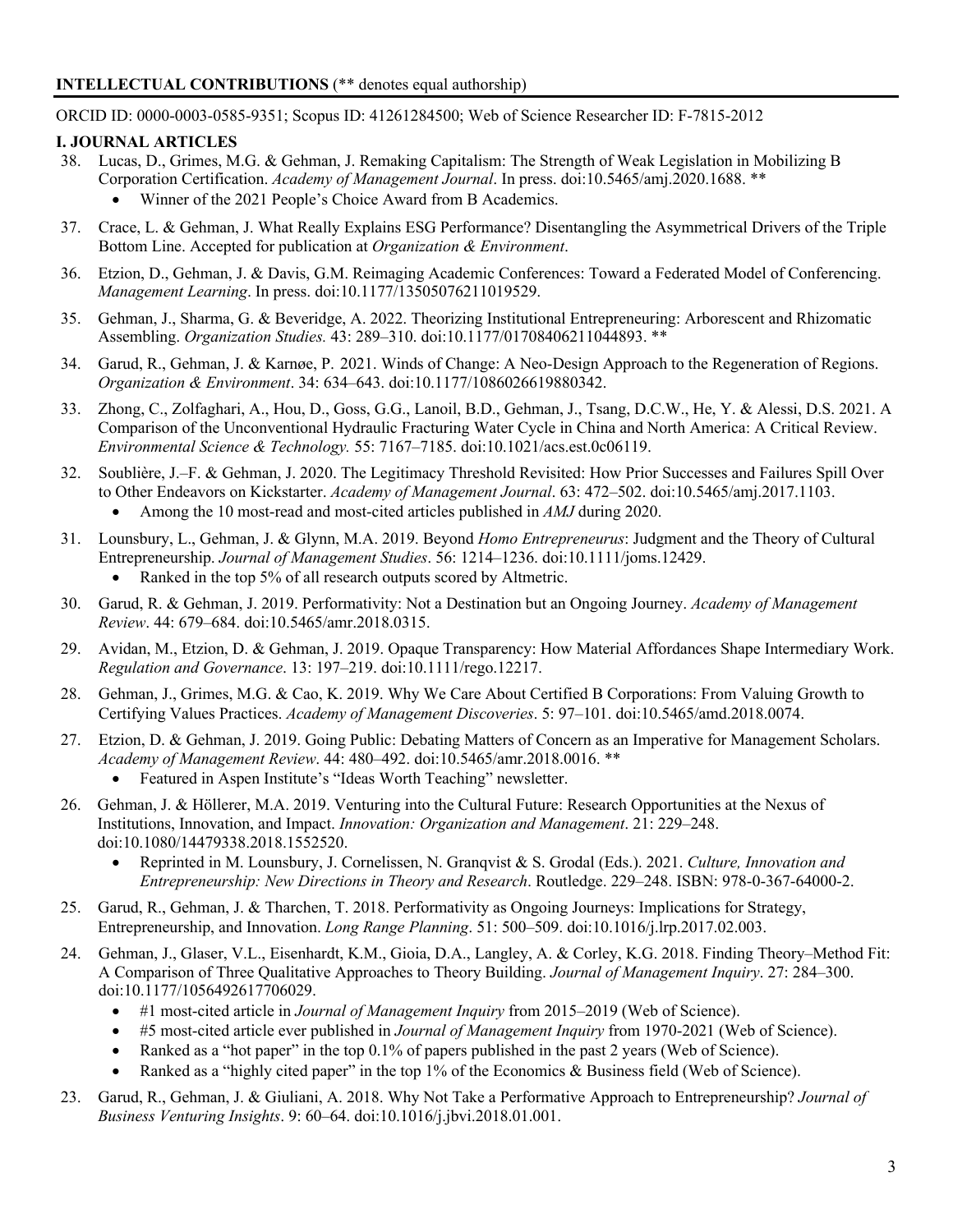- 22. Grimes, M.G., Gehman, J. & Cao, K. 2018. Positively Deviant: Identity Work through B Corporation Certification. *Journal of Business Venturing*. 33: 130–148. doi:10.1016/j.jbusvent.2017.12.001. \*\* • Finalist for the 2020 *Responsible Research in Business and Management Award*.
- 21. Garud, R., Gehman, J. & Giuliani, A. 2018. Serendipity Arrangements for Exapting Science–Based Innovations. *Academy of Management Perspectives*. 32: 125–140. doi:10.5465/amp.2016.0138.
- 20. Gehman, J. & Grimes, M.G. 2017. Hidden Badge of Honor: How Contextual Distinctiveness Affects Category Promotion Among Certified B Corporations. *Academy of Management Journal*. 60: 2294–2320. doi:10.5465/amj.2015.0416. \*\*
	- Winner of the 2017 *Responsible Research in Business and Management Award*.
	- Winner of the 2015 *People's Choice Award* from the Alliance for Research on Corporate Sustainability.
	- Finalist for the 2015 *Past President's Best Paper Award* from the Western Academy of Management.
	- Ranked as a "hot paper" in the top 0.1% of papers published in the past 2 years (Web of Science).
- 19. Gehman, J., Lefsrud, L.M. & Fast, S. 2017. Social License to Operate: Legitimacy by Another Name? *Canadian Public Administration*. 60: 293–317. doi:10.1111/capa.12218.
	- #1 most-cited article in *Canadian Public Administration* from 2015–2019.
	- Ranked in the top 5% of all research outputs scored by Altmetric.
	- Research from this article was featured in *Policy Quarterly*, *New Zealand Herald*, *Grist*, and *National Observer*.
	- Recognized by Wiley as one of the journal's 20 most downloaded recent articles during 2017 and 2018.
- 18. Murphy, C., Patvardhan, S. & Gehman, J. 2017. Moral Accounting by Organizations: A Process Study of the U.S. Financial Crisis Inquiry Commission. *Journal of Management Inquiry*. 26: 303–325. doi:10.1177/1056492616689303.
- 17. Dong, C., Dong, X., Gehman, J. & Lefsrud, L.M. 2017. Using BP Neural Networks to Prioritize Risk Management Approaches for China's Unconventional Shale Gas Industry. *Sustainability*. 9: 979. doi:10.3390/su9060979.
- 16. Notte, C., Allen, D.M., Gehman, J., Alessi, D.S. & Goss, G.G. 2017. Comparative Analysis of Hydraulic Fracturing Wastewater Practices in Unconventional Shale Developments: Regulatory Regimes. *Canadian Water Resources Journal*. 42: 122–137. doi:10.1080/07011784.2016.1218795.
- 15. Alessi, D.S., Zolfaghari, A., Kletke, S., Gehman, J., Allen, D.M. & Goss, G.G. 2017. Comparative Analysis of Hydraulic Fracturing Wastewater Practices in Unconventional Shale Development: Water Sourcing, Treatment and Disposal Practices. *Canadian Water Resources Journal*. 42: 105–121. doi:10.1080/07011784.2016.1238782. • #1 most-cited article in Canadian Water Resources Journal from 2016–2020.
- 14. Gehman, J. & Soublière, J.-F. 2017. Cultural Entrepreneurship: From Making Culture to Cultural Making. *Innovation: Organization and Management.* 19: 61–73. doi:10.1080/14479338.2016.1268521.
- 13. Etzion, D., Gehman, J., Ferraro, F. & Avidan, M. 2017. Unleashing Sustainability Transformations through Robust Action. *Journal of Cleaner Production.* 140: 167–178. doi:10.1016/j.jclepro.2015.06.064.
- 12. Gehman, J., Thompson, D.Y., Alessi, D.S., Allen, D.M. & Goss, G.G. 2016. Comparative Analysis of Hydraulic Fracturing Wastewater Practices in Unconventional Shale Development: Newspaper Coverage of Stakeholder Concerns and Social License to Operate. *Sustainability*. 8: 912. doi:10.3390/su8090912.
- 11. Garud, R. & Gehman, J. 2016. Theory Evaluation, Entrepreneurial Processes, and Performativity. *Academy of Management Review*. 41: 544–549. doi:10.5465/amr.2015.0407. \*\*
- 10. Garud, R., Gehman, J. & Giuliani, A.P. 2016. Technological Exaptation: A Narrative Approach. *Industrial and Corporate Change*. 25: 149–166. doi:10.1093/icc/dtv050. \*\*
- 9. Gehman, J., Lefsrud, L.M., Lounsbury, M. & Lu, C. 2016. Perspectives on Energy and Environment Risks with Implications for Canadian Energy Development. *Bulletin of Canadian Petroleum Geology*. 16: 384–388. doi:10.2113/gscpgbull.64.2.384.
- 8. Ferraro, F., Etzion, D. & Gehman, J. 2015. Tackling Grand Challenges Pragmatically: Robust Action Revisited. *Organization Studies*. 36: 363–390*.* doi:10.1177/0170840614563742. \*\*
	- #1 most-cited article in *Organization Studies* from 2015–2019.
	- Winner of the Roland Calori Prize for the best article published in *Organization Studies* during 2015–2016.
	- Ranked as a "highly cited paper" in the top 1% of the Economics & Business field (Web of Science).
	- Ranked in the top 5% of all research outputs scored by Altmetric.
	- Ranked by the *Financial Times* on its top 100 list of "Business School Research with Social Impact."
	- Featured in *Forbes* article "Why Climate Change Needs Robust Action (And COP26 Was Not a Failure)."
	- Summarized as "Tackling the World's Biggest Problems with Robust Action" in *IESE Insight*.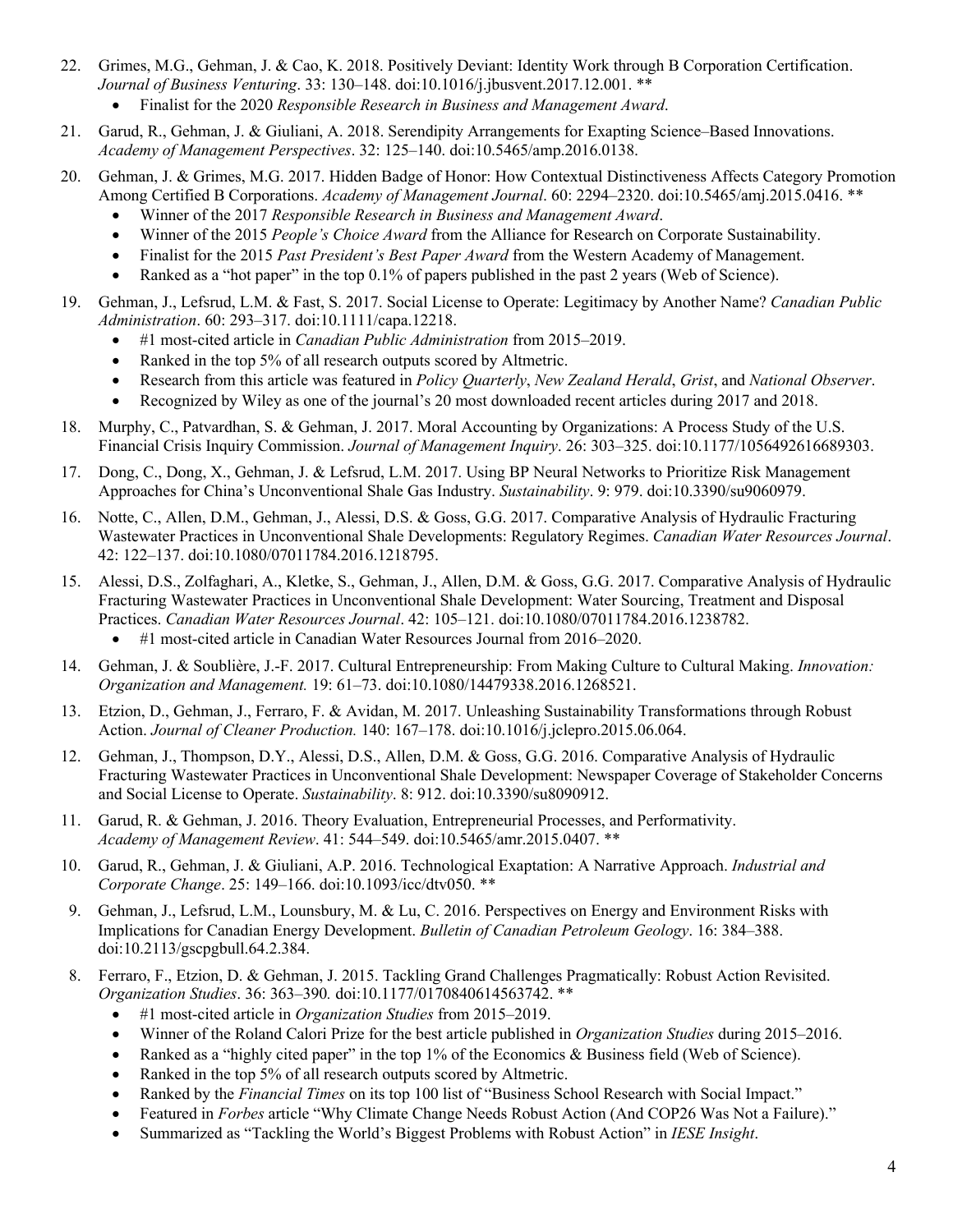- Excerpted as: Gehman, J., Ferraro, F. & Etzion, D. 2018. Robust Action Strategies for Tackling the World's Grand Challenges. In: J.B. Kinder & M. Stewart-Harawira (Eds.). *Resilient Systems, Resilient Communities*. 180–204.
- 7. Garud, R., Gehman, J. & Giuliani, A.P. 2014. Contextualizing Entrepreneurial Innovation: A Narrative Perspective. *Research Policy*. 43: 1177–1188. doi:10.1016/j.respol.2014.04.015. \*\*
	- Ranked as a "highly cited paper" in the top 1% of the Economics & Business field (Web of Science).
		- Reprinted in *IEEE Engineering Management Review*. 43(1): 80–102.
- 6. Garud, R., Gehman, J. & Karunakaran, A. 2014. Boundaries, Breaches and Bridges: The Case of Climategate. *Research Policy*. 43: 60–73. doi:10.1016/j.respol.2013.07.007. \*\*
- 5. Gehman, J., Treviño, L.K. & Garud, R. 2013. Values Work: A Process Study of the Emergence and Performance of Organizational Values Practices. *Academy of Management Journal*. 56: 84–112. doi:10.5465/amj.2010.0628. • Ranked as a "highly cited paper" in the top 1% of the Economics & Business field (Web of Science).
- 4. Cahoy, D. R., Gehman, J. & Lei, Z. 2013. Fracking Patents: The Emergence of Patents as Information Containment Tools in Shale Drilling. *Michigan Telecommunications and Technology Law Review*. 19: 279–330. \*\*
- 3. Gehman, J., Mastroianni, D., Grant, A. & Etzion, D. 2012. An Analysis of Unconventional Gas Well Reporting under Pennsylvania's Act 13 of 2012. *Environmental Practice*. 14: 262–277. doi:10.1017/S1466046612000373.
- 2. Garud, R. & Gehman, J. 2012. Metatheoretical Perspectives on Sustainability Journeys: Evolutionary, Relational and Durational. *Research Policy*. 41: 980–995. doi:10.1016/j.respol.2011.07.009. \*\*
	- Part of a special issue that won the Chris Freeman Award for "a significant collective contribution to the interaction of science and technology studies with the study of innovation."
- 1. Garud, R., Gehman, J. & Kumaraswamy, A. 2011. Complexity Arrangements for Sustained Innovation: Lessons from 3M Corporation. *Organization Studies*. 32: 737–767. doi:10.1177/0170840611410810. \*\*

### **II. RESEARCH MONOGRAPHS**

- 3. Etzion, D., Avidan, M., Franks, K., Ruderman, S. & Gehman, J. 2016. The Effectiveness of Fracking Disclosure Regimes in Canada. Prepared as part of the SSHRC Imagining Canada's Future. 27 pages. doi:10.2139/ssrn.2784468.
- 2. Colton, J., Corscadden, K., Fast, S., Gattinger, M., Gehman, J., Hall Findlay, M., Morgan, D., Sayers, J., Winter, J. & Yatchew, A. 2016. Energy Projects, Social License, Public Acceptance and Regulatory Systems in Canada: A White Paper. Prepared on behalf of the Canadian Network for Energy Policy Research and Analysis. *The School of Public Policy Publications*. 9(20): 1–103. doi:10.11575/sppp.v9i0.42589. \*\*
- 1. Goss, G., Alessi, D., Allen, D., Gehman, J., Brisbois, J., Kletke, S., Sharak, A.Z., Notte, C., Thompson, D.Y., Hong, K., Junes, V.R.C., Neto, W.B.G.A., Prosser, C. 2015. Unconventional Wastewater Management: A Comparative Review and Analysis of Hydraulic Fracturing Wastewater Management Practices across Four North American Basins. Canadian Water Network. 186 pages. https://ssrn.com/abstract=2788050.

### **III. BOOKS**

- 3. Steele, C.W.J., Hannigan, T., Glaser, V.L., Toubiana, M. & Gehman, J. (Eds.). 2021. *Macrofoundations: Exploring the Institutionally Situated Nature of Activity*. Research in the Sociology of Organizations. 68. ISBN: 978-1-83909-160-5.
- 2. Gehman, J., Lounsbury, M. & Greenwood, R. (Eds.). 2016. *How Institutions Matter!* Research in the Sociology of Organizations. 48B. ISBN: 978-1-78635-432-7.
- 1. Gehman, J., Lounsbury, M. & Greenwood, R. (Eds.). 2016. *How Institutions Matter!* Research in the Sociology of Organizations. 48A. ISBN: 978-1-78635-430-3.

# **IV. BOOK CHAPTERS**

- 13. Gehman, J. & Wry, T. 2022. Cultural Entrepreneurship: Theorizing the Dark Sides. In C. Lockwood & J.–F. Soublière (Eds.). *Advances in Cultural Entrepreneurship*. Research in the Sociology of Organizations. 80: 97–110. doi:10.1108/S0733-558X20220000080007.
- 12. Gehman, J., Etzion, D. & Ferraro, F. 2022. Robust Action: Advancing a Distinctive Approach to Grand Challenges. In: A.A. Gümüsay, E. Marti, H. Trittin-Ulbrich, & C. Wickert (Eds.). *Organizing for Societal Grand Challenges.* Research in the Sociology of Organizations. 79: 259–278. doi:10.1108/S0733-558X20220000079024. Forthcoming.
- 11. Park, K., Grimes, M.G., Gehman, J. Becoming a Generalized Specialist: A Strategic Model for Maximizing Your Organization's SDG Impact While Minimizing Externalities. In: G. George, M.R. Haas, H. Joshi, A. McGahan, & P. Tracey (Eds.). *Handbook on the Business of Sustainability: The Organization, Implementation, and Practice of Sustainable Growth*. Edward Elgar. Forthcoming.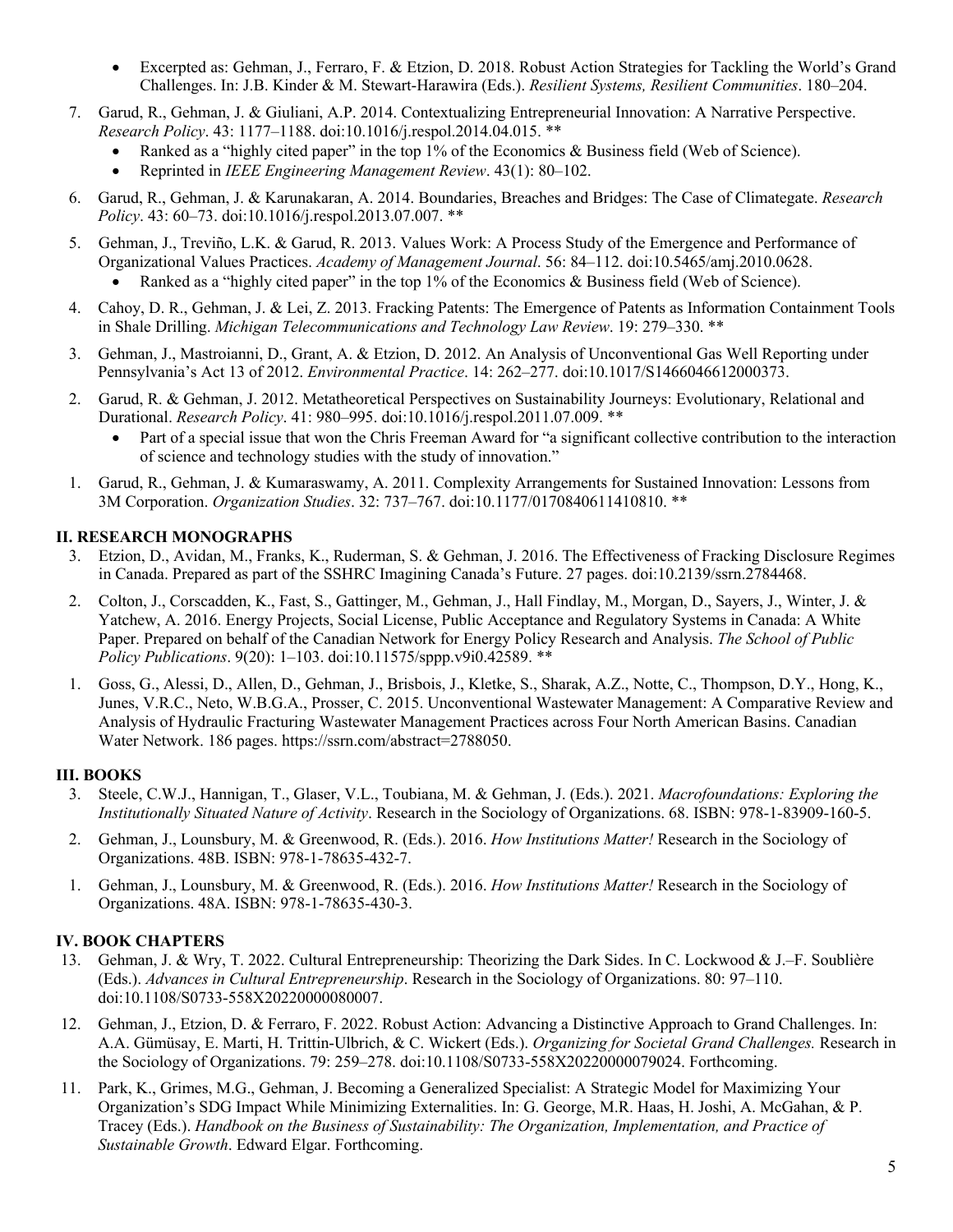- 10. Cao, K. & Gehman, J. 2021. Certified B Corporations and Benefit Corporations. In R.W. Griffin (ed.). *Oxford Bibliographies in Management*. New York: Oxford University Press. doi:10.1093/OBO/9780199846740-0203.
- 9. Gehman, J. 2021. Searching for Values in Practice-Driven Institutionalism: Practice Theory, Institutional Logics, and Values Work. In D.A. Anderson, M. Lounsbury, & P. Spee (Eds.). *On Practice and Institution: Theorizing the Interface*. Research in the Sociology of Organizations. 70: 139–159. doi:10.1108/S0733-558X20200000070004.
- 8. Gehman, J. 2021. Revisiting the Foundations of Institutional Analysis: A Phenomenological Perspective. In C.W.J. Steele, T.R. Hannigan, V.L. Glaser, M. Toubiana & J. Gehman (Eds.). *Macrofoundations: Exploring the Institutionally Situated Nature of Activity*. Research in the Sociology of Organizations. 68: 235–259. doi:10.1108/S0733- 558X20200000068002.
- 7. Steele, C.W.J., Hannigan, T.R., Glaser, V.L., Toubiana, M. & Gehman, J. 2021. Macrofoundations: Exploring the Institutionally Situated Nature of Activity. In C.W.J. Steele, T.R. Hannigan, V.L. Glaser, M. Toubiana & J. Gehman (Eds.). *Macrofoundations: Exploring the Institutionally Situated Nature of Activity*. Research in the Sociology of Organizations. 68: 3–16. doi:10.1108/S0733-558X20200000070011.
- 6. Cao, K., Gehman, J. & Grimes, M.G. 2017. Standing Out and Fitting In: Charting the Emergence of Certified B Corporations by Industry and Region. In A.C. Corbett & J.A. Katz (Eds.). *Hybrid Ventures*. Advances in Entrepreneurship, Firm Emergence and Growth. 19: 1–38. doi:10.1108/S1074-754020170000019001. \*\*
	- Research from this article was featured in The Economist.
- 5. Garud, R., Gehman, J., Kumaraswamy, A. & Tuertscher, P. 2017. From the Process of Innovation to Innovation as Process. In A. Langley & H. Tsoukas (Eds.). *The SAGE Handbook of Process Organization Studies*. 451-465. doi:10.4135/9781473957954.n28.
- 4. Gehman, J., Lounsbury, M. & Greenwood, R. 2016. How Institutions Matter? From the Micro Foundations of Institutional Impacts to the Macro Consequences of Institutional Arrangements. In J. Gehman, M. Lounsbury & R. Greenwood (Eds.). *How Institutions Matter!* Research in the Sociology of Organizations. 48A: 1–34. doi:10.1108/S0733- 558X201600048A002.
- 3. Cahoy, D. R., Gehman, J. & Lei, Z. 2013. The Transformation of Patents into Information Containment Tools. In D. Cahoy & L. Oswald (Eds.). *The Changing Face of American Patent Law and Its Impact on Business Strategy*. Edward Elgar. 159-182. doi: 10.4337/9781781007853.00015. \*\*
- 2. Garud, R., Gehman, J. & Karnøe, P. 2010. Categorization by Association: Nuclear Technology and Emission-Free Electricity. In W. Sine & R. David (Eds.). *Institutions and Entrepreneurship*. Research in the Sociology of Work. 21: 51– 93. doi:10.1108/S0277-2833(2010)0000021007.
- 1. Garud, R. & Gehman, J. 2010. Procrustean Transformations: Climategate, Scientific Controversies, and Hope. In M. Akrich, Y. Barthe, F. Muniesa, and P. Mustar (Eds). *Débordements: Mélanges Offerts à Michel Callon*. Presses des Mines. 153–167.

# **V. PEER-REVIEWED PROCEEDINGS**

- 3. Gutierrez, C.G., Whittaker, A., Patenio, K.M., Gehman, J., Lefsrud, L.M., Barbosa, D., & Stroulia, E. 2021. Analyzing and Visualizing Twitter Conversations. *Proceedings of the 31st Annual International Conference on Computer Science and Software Engineering.* 4–13. doi:10.5555/3507788.3507791.
- 2. Zolfaghari, A., Gehman, J., Alessi, D. 2019. Wastewater Production Footprints of Hydraulic Fracturing Operations: Current Pace and Future Impacts. *Abstracts of Papers of the American Chemical Society*. 258: 245-ENVR.
- 1. Alessi, D., Notte, C., Thompson, D.Y., Kletke, S., Brisbois, J., Allen, D., Gehman, J. & Goss, G. 2015. Identifying Gaps in Hydraulic Fracturing Wastewater Management Practices Across Four North American Basins. *Abstracts of Papers of the American Chemical Society*. 249: 247.

### **VI. CONFERENCE PRESENTATIONS**

- 146. Crace, L., Gehman, J., & Lounsbury, M. Understandings of Collegial Governance. Workshop on Understandings and Practices of Collegiality. Organized by K. Sahlin and U. Eriksson-Zetterquist. December 6, 2021.
- 145. Gutierrez, C.G., Whittaker, A., Patenio, K.M., Gehman, J., Lefsrud, L.M., Barbosa, D., & Stroulia, E. Analyzing and Visualizing Twitter Conversations. CASCON 2021, November 23, 2021.
- 144. Lucas, D., Gehman, J. & Grimes, M.G. Remaking Capitalism: The Strength of Weak Legislation in Mobilizing Certification. 18th Annual Social Enterprise Conference, November 5-6, 2021.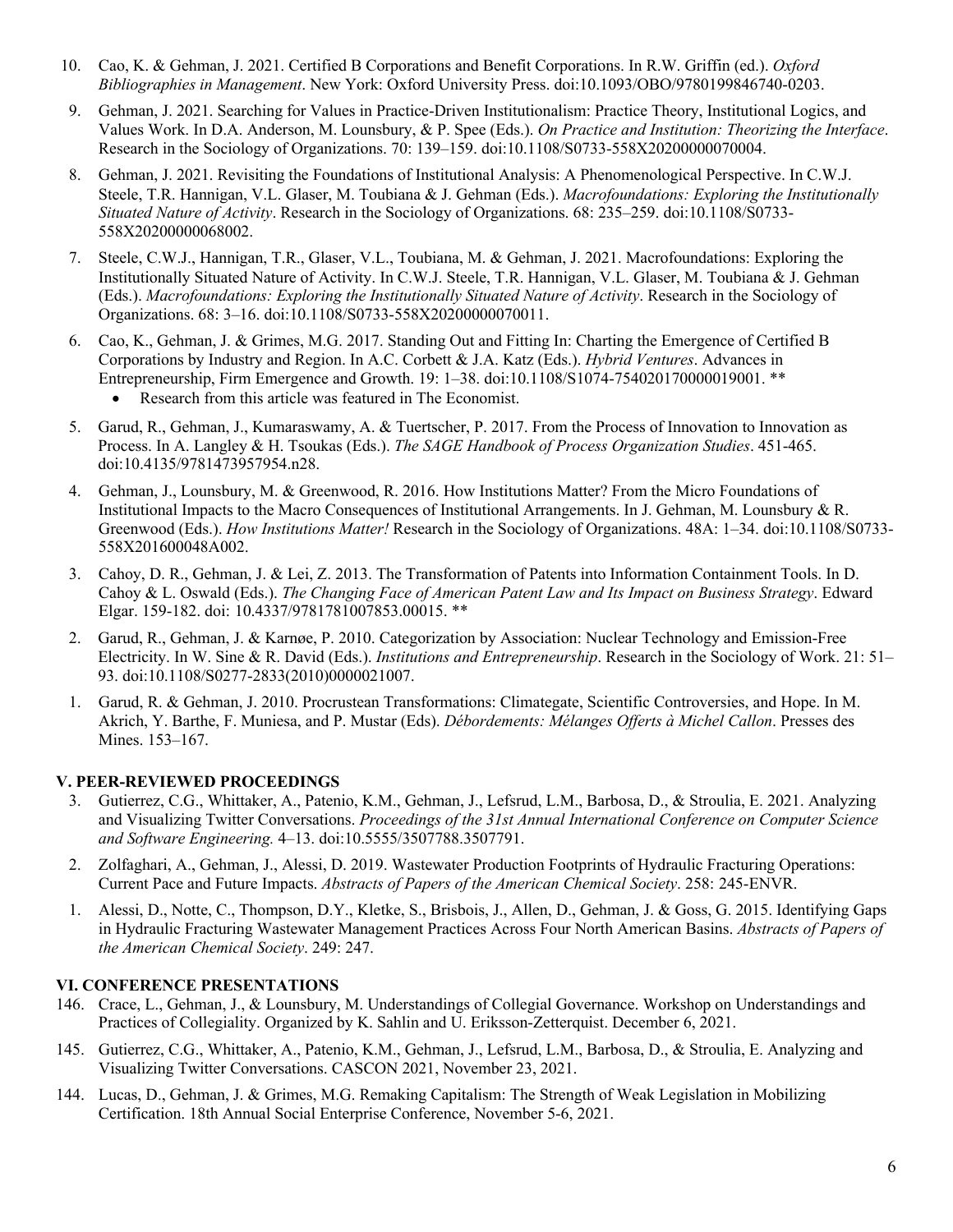- 143. Lucas, D., Gehman, J. & Grimes, M.G. Remaking Capitalism: The Strength of Weak Legislation in Mobilizing Certification. B Academics Research Roundtable, September 29, 2021. *Winner of People's Choice Award.*
- 142. Crace, L. & Gehman, J. Determinants of Sustainable Management in Organizations. 81st Academy of Management Annual Meeting, August 2021.
- 141. Keynote Speaker. Is Sustainability a Journey or a Destination and Why It Matters for Theory and Practice. Participants: D-L Arjaliès, J. Gehman. Organizers: N. Poggioli, J. Bernard, L. Liboni, R. Luo, S.M. Nagendra. ONE, OMT PDW. 81st Academy of Management Annual Meeting, August 2021.
- 140. Invited Panelist. Addressing Grand Challenges in Organization Theory: System Change through Theory, Engagement & Action. Panelists: G. Davis, G. Delmestri, J. Gehman, S. Waddock. Moderator: K. Munir. Organizers: H. Etchanchu, L.M. Lefsrud, M. Cascadden. OMT, ONE, SIM PDW. 81st Academy of Management Annual Meeting, August 2021.
- 139. Deka Kalita, B. & Gehman, J. Remaking Worth: A Process Study of Transformation of Institutional Logics. 81st Academy of Management Annual Meeting, August 2021.
- 138. Deka Kalita, B. & Gehman, J. What Are Logics Worth? Mutability and Transposability as Alternative Pathways of Transforming Institutional Logics. Subtheme 44: Micro-institutions: Unpacking the Building Blocks of Organizations and Institutional Fields. European Group for Organization Studies Colloquium. 2021.
- 137. Lefsrud, L.M., Baker, K. & Gehman, J. Hiding Blind: Organizational Ambiguity, Fear, and Silence. Subtheme 34: Ignorance at Work: How Organizations Strive Not to Know. European Group for Organization Studies Colloquium. 2021.
- 136. Grewatsch, S., Gehman, J. & Bansal, P. Project Energy Breakthrough: How Breaking, Bridging, and Building Enable Scalable Impact for Grand Challenges. Subtheme 33: Historical Organization Studies in Action: Strategy, Entrepreneurship, and Social Innovation. European Group for Organization Studies Colloquium. 2021.
- 135. Crace, L., Gehman, J., & Lounsbury, M. An Unsettling Crisis in Higher Education. Workshop on Collegiality: An International Comparison. Organized by K. Sahlin and U. Eriksson-Zetterquist. April 27, 2021.
- 134. Deka Kalita, B. & Gehman, J. From the Old Gods to the New: Rationalizing Worth in Alberta's Oil and Gas Sector, 1938-2019. Future Energy Systems Digital Research Showcase, November 27, 2020.
- 133. Deka Kalita, B. & Gehman, J. From the Old Gods to the New: Rationalizing Worth in Alberta's Oil and Gas Sector, 1938-2019. Annual PhD Student Business Research Conference. University of Alberta School of Business, November 20, 2020.
- 132. Discussion Moderator. Annual PhD Student Business Research Conference. University of Alberta School of Business, November 20, 2020.
- 131. Invited Presentation. Framing Your Contribution (with J. Reinecke). *Organization Theory* Winter Workshop, November 13, 2020.
- 130. *Organization Theory* Winter Workshop. Convenors: E. Boxenbaum, J, Cornelissen, P. Dick, J. Gehman, M. Höllerer, J. Reinecke, and D. Seidl. November 13-14, 2020.
- 129. Discussant. Grand Challenges and the Global-Local Dilemma. 17th Annual Social Entrepreneurship Conference. University of Indiana, Kelley School of Business, November 5, 2020.
- 128. Ometto, M.P., Lounsbury, M. & Gehman, J. Two Popes: Religion and Conflicting Institutional Logics' Influence on Social Movement Outcomes. Social Innovation Summit, University of Southern California, Sol Price Center for Social Innovation, October 23, 2020.
- 127. Zolfaghari, A., Gehman, J. & Alessi, D.S. Play-scale Analysis of Wastewater Production from Unconventional Oil and Gas Wells. GeoConvention, Virtual Event, September 22, 2020.
- 126. Ometto, M.P., Lounsbury, M. & Gehman, J. Two Popes: Religion and Conflicting Institutional Logics' Influence on Social Movement Outcomes. In: Institutional Logics: Transformation and Consolidation of Fields. 80th Academy of Management Annual Meeting, August 10, 2020. [name withheld due to rule of three]
- 125. Panel Moderator. Nuts and Bolts of Research on B Corps: Empirical Methods and Research Design. Panelists: O. Branzei, M. Conger, S. Kim, N. Kurland. Organizers: A. Beveridge, K. Cao, J. Gehman, E. Medley, G. Sharma. OMT, ONE PDW. 80th Academy of Management Annual Meeting, August 8, 2020.
- 124. Mentor. ONE Doctoral Student Consortium. 80th Academy of Management Annual Meeting, August 7, 2020.
- 123. Invited Presentation. Grimes, M.G., Gehman, J. & Cao, K. Positively Deviant: Identity Work through B Corporation Certification. Other Presenters: M.L. Besharov, G.F. Davis, R.N. Eberhart, C.E. Eesley, K.M. Eisenhardt, Y.H. Kim,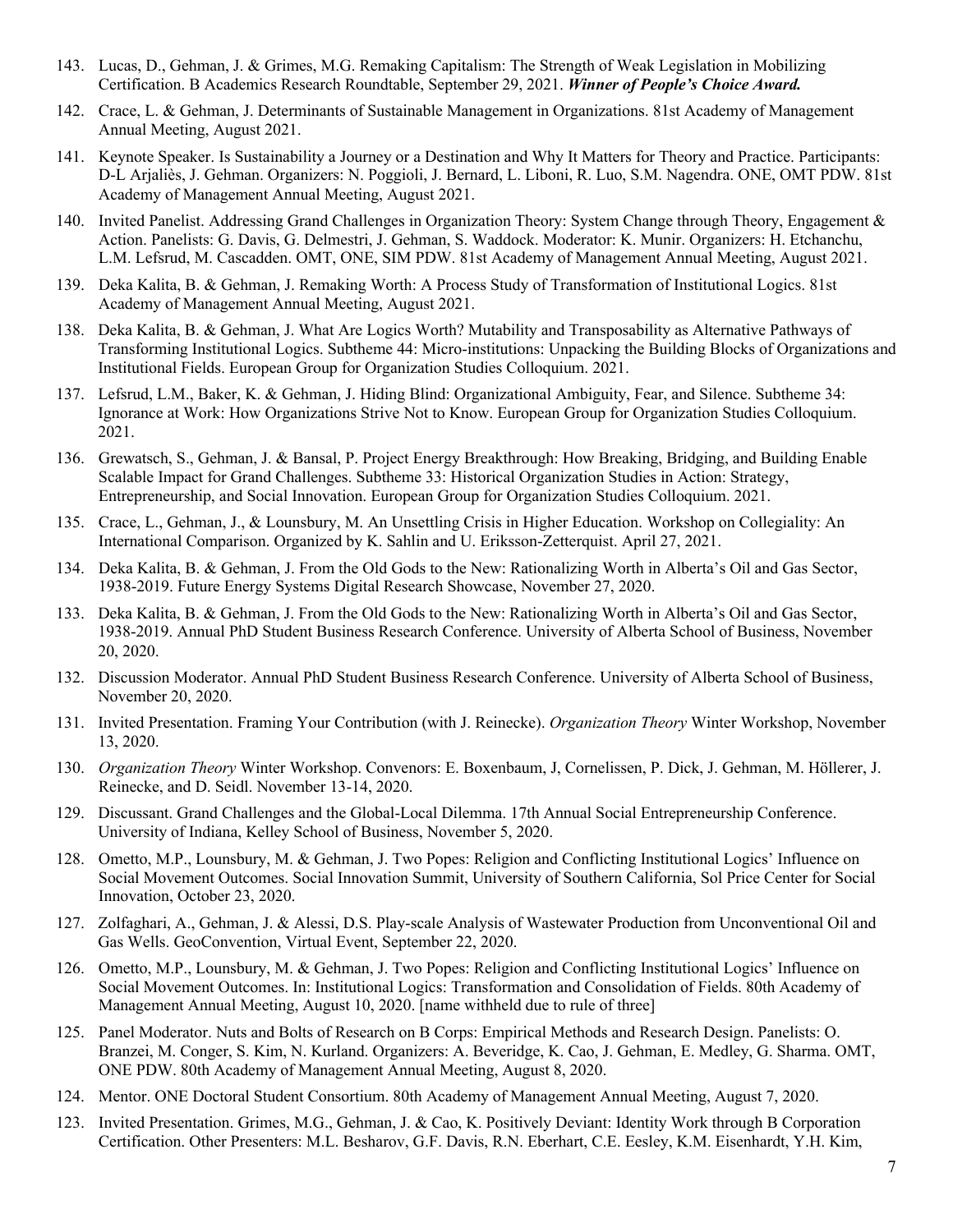D.A. Shepherd, W.K. Smith, J. Wang, T.A. Williams, B. Yang, L.Q. Yue. Discussant: Jeff Pfeffer. Responsible Research in Management Award Celebration Webinar, August 6, 2020.

- 122. Lefsrud, L.M., Baker, K.E. & Gehman, J. Blinded by Fear: Organizational Unsafety, Ambiguity, Stigma, and Silence. Subtheme 13: [SWG] Mixed Feelings and Disruptions: Multiple Emotions in Organizations and Institutions and Their Implications within Social Systems. European Group for Organization Studies Colloquium. July 3, 2020.
- 121. Deka Kalita, B. & Gehman, J. From the Old Gods to the New: Rationalizing Worth in Alberta's Oil and Gas Sector, 1938 to 2019. Subtheme 12: [SWG] Institutions, Innovation, Impact: Temporal, Spatial and Material Foundations of Institutional Innovation and Change. European Group for Organization Studies Colloquium. July 2, 2020.
- 120. Invited Panelist. The Politics of Data. Moderator: C. Steele. Panelists: W. Espeland, J. Gehman, P.D. Jennings & D. Kirsch. Interpretive Data Science (IDeaS) Workshop, Alberta School of Business, October 25-26, 2019.
- 119. Eckert, H., Lefsrud, L.M. & Gehman, J. Creative and Traditional Sentencing for OHS Prosecutions in Alberta. Meetings of the Canadian Law and Economics Association, University of Toronto, September 21, 2019.
- 118. Beveridge, A., Sharma, G. & Gehman, J. Renewing Vows: Explaining Bolstering Commitment to Doing Good. Global B Corporation Academic Community Roundtable. Los Angeles, September 16, 2019.
- 117. Lucas, D., Gehman, J. & Grimes, M.G. Albatross or Secret Sauce? The Impact of Benefit Corporation Legislation on B Corporation Certification. Global B Corporation Academic Community Roundtable. Los Angeles, September 16, 2019.
- 116. Zolfaghari, A., Gehman, J. & Alessi, D.S. Wastewater Production Footprints of Hydraulic Fracturing Operations: Current Pace and Future Impacts. American Chemical Society National Meeting, San Diego, August 27, 2019.
	- Selected for presentation at the Sci-Mix session which "consists of abstracts selected by division program chairs and represent the most exceptional abstracts submitted to participating divisions"
- 115. Invited Panelist. Taking on the Challenge: How Organization Theorists Can Address Grand Challenges. Organizers: H. Etchanchu & S. Riaz. Panelists: G. Davis, J. Gehman, J. Mair & G. Whiteman. Discussant: J. Howard-Grenville. Symposium. 79th Academy of Management Annual Meeting, Boston, August 13, 2019.
- 114. Beveridge, A., Sharma, G. & Gehman, J. Renewing Vows: Explaining Bolstering Commitment to Doing Good. In: Putting B Corporations Under the Microscope: Exemplars and Future Directions. Symposium. 79th Academy of Management Annual Meeting, Boston, August 13, 2019.
- 113. Hietschold, N., Voegtlin, C., Scherer, A. & Gehman, J. What We Know and Don't Know About Social Innovation: A Multi-Level Review and Research Agenda. Paper Submission. 79th Academy of Management Annual Meeting, Boston, August 12, 2019.
- 112. Invited Presentation. Getting More for Less: The Role of Resourcefulness in Entrepreneurship PDW. Organizers: T. Williams & E. Zhao. Panelists: T. Baker, S. Bradley, J. Gehman, S. Hiatt, E. Powell, J. McMullen, V. Rindova, D. Sirmon, S. Sonenshein, W. Sine & J. Wiklund. 79th Academy of Management Annual Meeting, Boston, August 10, 2019.
- 111. Invited Panelist. The Fall and Rise of Corporate Forms: Post-Corporate Futures and Corporate Alternatives. Organizers: S. Leixnering, B. Segrestin & J. Veldman. Panelists: R. E. Meyer, B. Segrestin, J. Gehman & P. S. Adler. PDW. 79th Academy of Management Annual Meeting, Boston, August 10, 2019.
- 110. Beveridge, A., Sharma, G. & Gehman, J. Renewing Vows: Why Businesses Bolster Their Commitment to Social and Environmental Impact. Subtheme 71: Social Impact Evaluation: The Technical and Sociopolitical Challenges of Accountability. 34th European Group for Organization Studies Colloquium, University of Edinburgh, July 6, 2019.
- 109. Etchanchu, H., Coqueret, G., Etzion, D. & Gehman, J. Can Modern Bureaucracy Effectively Tackle Environmental Problems? Subtheme 25: Institutional Theory and Problem-driven Research: The Challenge of Normativity. 34th European Group for Organization Studies Colloquium, University of Edinburgh, July 5, 2019.
- 108. Grewatsch, S., Gehman, J. & Bansal, P. Project Energy Breakthrough: Fostering Responsible Innovation by Overcoming the Twofold Problem of Scale. Innovating for Sustainability Salon, Ivey Business School, June 19, 2019.
- 107. Deka Kalita, B. & Gehman, J. Stakeholder Perspectives on Alberta's Growing Inventory of Legacy Oil and Gas Wells. Future Energy Systems Student & Post-Doctoral Fellow Colloquium, University of Alberta, May 7, 2019.
- 106. Invited Panelist and Paper Discussant. So How Does the Review Process Really Work? Panelists: J. Gehman, J. Howard-Grenville, O. Kacperczyk, R. Meyer, G. Patriotta, M. Perkmann, M.-D. Seidel, B. Vanneste. Organization and Management Theory Division Paper Development and Writing Workshop, University College London School of Management and Cass Business School, London, United Kingdom, January 31-February 1, 2019.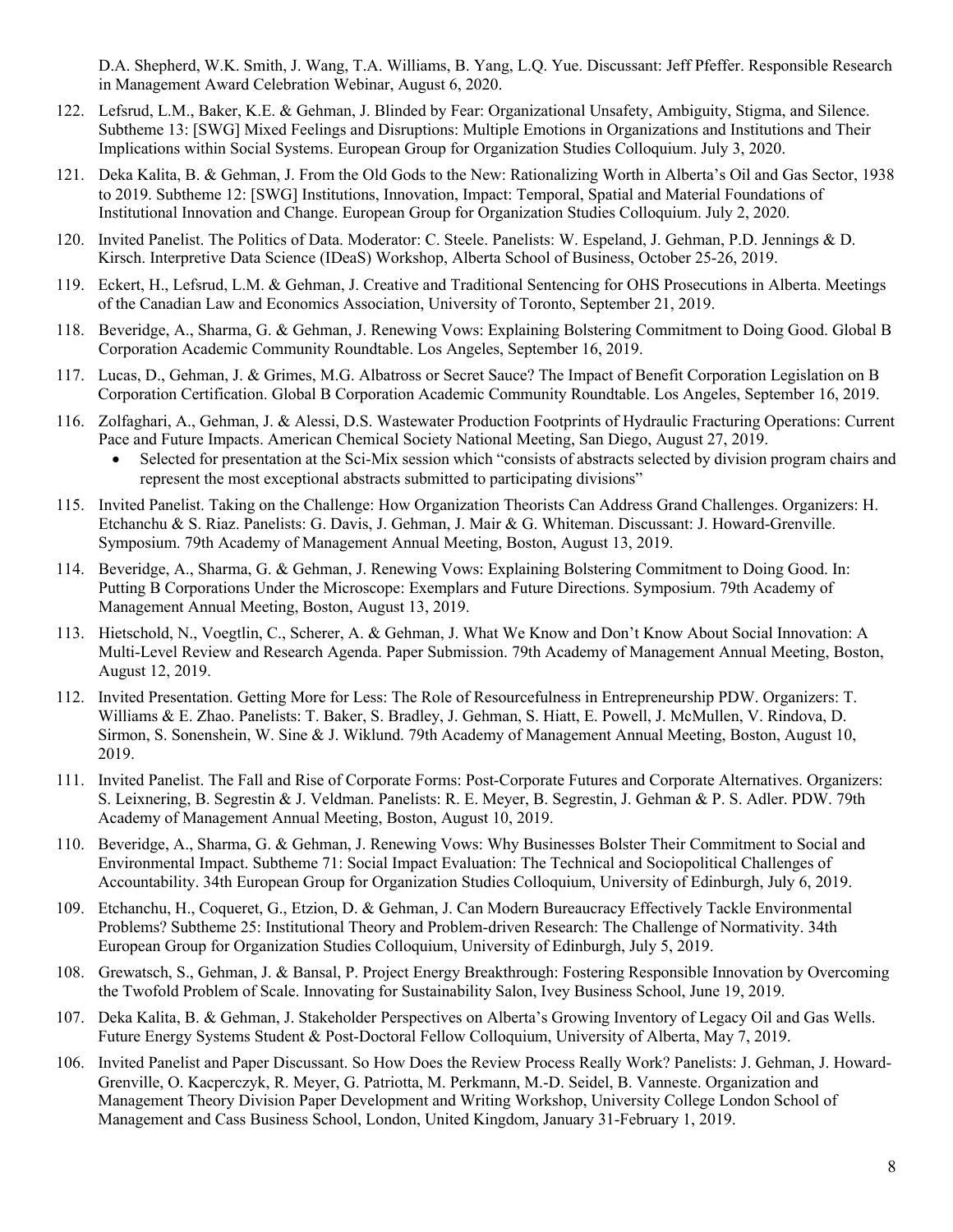- 105. Grewatsch, S., Gehman, J. & Bansal, P. How Can Government Innovate for Sustainability? The Case of AOSTRA, 1974- 1994. Ivey Sustainability Conference, Western University, December 4, 2018.
- 104. Deka Kalita, B., Lefsrud, L.M. & Gehman, J. Energy Futures: Moving Forward by Overcoming Legacies of the Past. Future Energy Systems Open House. University of Alberta, October 3, 2018.
- 103. Grewatsch, S., Gehman, J. & Bansal, P. Collaborating to Innovate for Sustainability: How the Emergence of a Relational Platform and Temporal Frames Shape the Journey. In: Strategy, Climate Change and the Energy Transition PDW. 78th Academy of Management Annual Meeting, Chicago, August 10, 2018.
- 102. Garud, R., Gehman, J. & Karnøe, P. A Design Approach to the Regeneration of Regions. In: Regenerative Organizations: Living and Well-being in, with and for Nature. All Academy Theme. 78th Academy of Management Annual Meeting, Chicago, August 12, 2018.
- 101. Knight, E., Grimes, M. & Gehman, J. Pivoting: Managing the Liabilities of Successive Change. In: How to Pivot: The Process of Entrepreneurial Pivoting. OMT, STR, ENT Symposium. 78th Academy of Management Annual Meeting, Chicago, August 14, 2018.
- 100. Grewatsch, S., Gehman, J. & Bansal, P. Collaborating to Innovate for Sustainability: How the Emergence of a Relational Platform and Temporal Frames Shape the Journey. 34th European Group for Organization Studies Colloquium, Tallin, Estonia, July 6, 2018.
- 99. Gehman, J., Lei, Z., Cahoy, D.R. & Varasteh, S. Patently Secret? Hydraulic Fracturing Patents and the Containment of Public Risk Information. Western Academy of Management, Salt Lake City, March 2018. *Finalist for the Past President's Best Paper Award.*
- 98. Invited Panelist and Student Mentor: So How Does the Review Process Really Work? Panelists: L. Cohen, W. Foster, V. Gaba, J. Gehman, D. Ravasi, M-D. Seidel, L.Q. Yue. OMT Writing and Reviewing Workshop, University of British Columbia Sauder School of Business, February 1-2, 2018.
- 97. Grimes, M.G., Gehman, J. & Cao, K. Positively Deviant: Identity Work through Certification. 14th Annual Social Entrepreneurship Conference, Northeastern University, November 2-3, 2017.
- 96. Banks, J., Unsworth, M., Gehman, J., Harris, N., Lefsrud, L.M., Parkins, J., Finley, T., Hanneson, C., Lee, B., Noyahr, C. & Renaud, E. Imaging, Characterizing, and Modeling Canada's Geothermal Resources. Future Energy Systems Open House. University of Alberta, October 12, 2017.
- 95. Gehman, J. & Cao, K. B Academics: Status of Research on B Corps and Benefit Corporations. Global B Corporation Academic Community Roundtable. University of Toronto, October 4, 2017.
- 94. Grimes, M.G., Gehman, J. & Cao, K. Positively Deviant: Identity Work through Certification. Global B Corporation Academic Community Roundtable. University of Toronto, October 4, 2017.
- 93. Soublière, J.-F. & Gehman, J. Legitimation Spillovers and Piggybacking: How Distributed Successes and Failures Move Market Categories. West Coast Research Symposium, University of Alberta, August 31, 2017.
- 92. Faculty Mentor. Doctoral Student Workshop. West Coast Research Symposium, University of Alberta, August 30, 2017.
- 91. McSweeney, J., McSweeney, K., Bass, A.E. & Gehman, J. Unpacking Values Spheres: A Field Analytic Approach to the Upstream Oil Industry. In: Organization Values: Developing a Dormant Concept in Organizational Studies. OMT, ODC, OB Symposium. 77th Academy of Management Annual Meeting, Atlanta, August 8, 2017.
- 90. Session Chair. Visuality, Symbolism and Discourse in Legitimation Strategies. OMT Paper Session. 77th Academy of Management Annual Meeting, Atlanta, August 7, 2017.
- 89. Invited Presentation. Studying Grand Challenges: At the Intersection of Robust Action Strategies and Power. In: Addressing Grand Challenges with Institutional Research: The Critical Role of Power. OMT, SIM, CMS Symposium. 77th Academy of Management Annual Meeting, Atlanta, August 7, 2017.
- 88. Invited Participant. OMT New and Returning Member Networking and Research Forum. 77th Academy of Management Annual Meeting, Atlanta, August 4, 2017.
- 87. Überbacher, F., Goodrick, E., Gehman, J. & Delmestri, G. The Challenge of "Grand Challenges:" Toward Ethical Institutionalism. Subtheme 56: Institutional Theory: Taking Stock and Retooling. 33rd European Group for Organization Studies Colloquium, Copenhagen Business School, July 7, 2017
- 86. McSweeney, J., McSweeney, K., Bass, A.E. & Gehman, J. Unpacking Value Spheres: A Field Analytic Approach to the Upstream Oil Industry. Subtheme 57: The Multiplicity of Institutional Logics. 33rd European Group for Organization Studies Colloquium, Copenhagen Business School, July 7, 2017.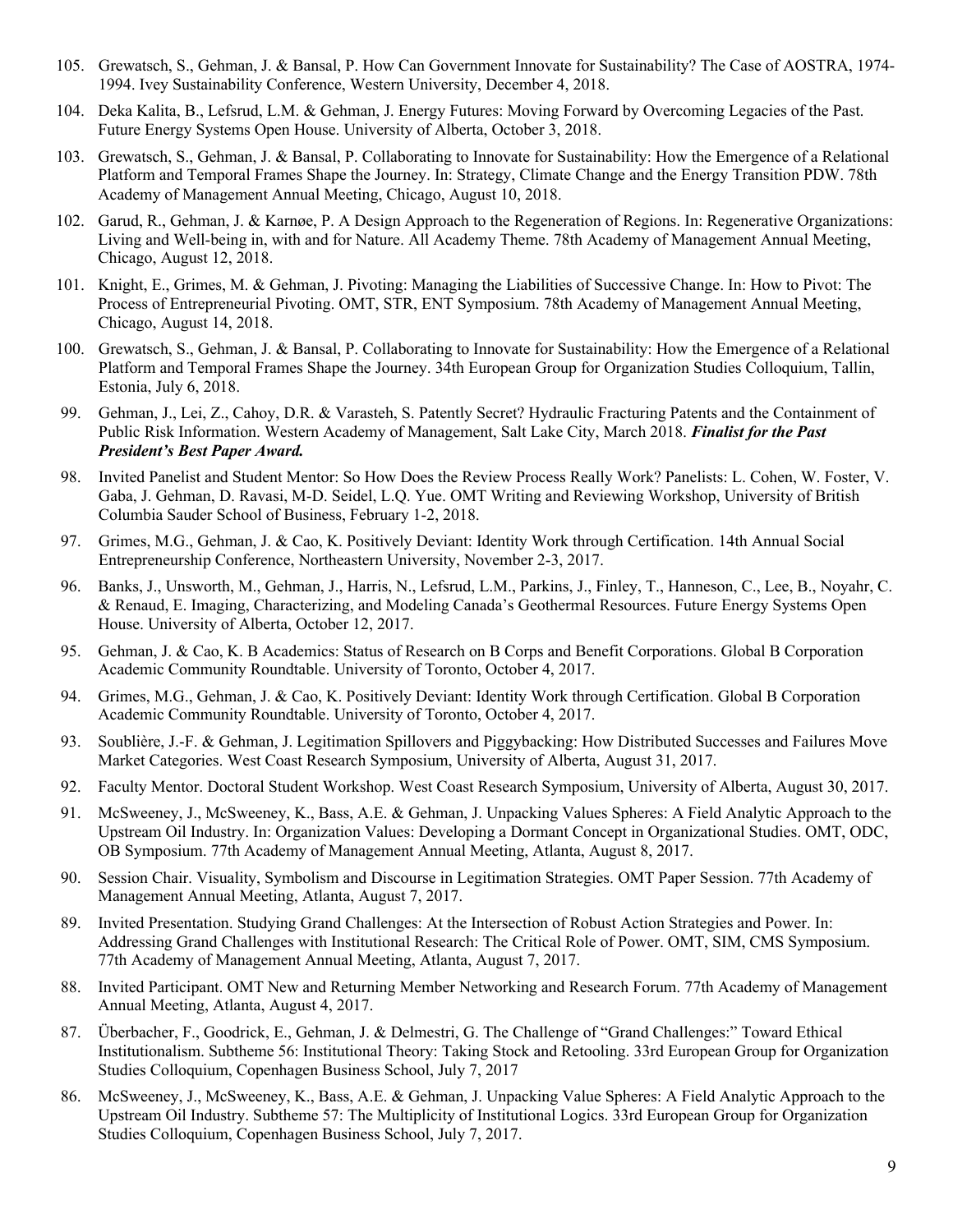- 85. Invited Presentation. PDW 09: How Different EGOS Communities Study Large Social Phenomena. 33rd European Group for Organization Studies Colloquium, Copenhagen Business School, July 5, 2017.
- 84. Knight, E., Grimes, M.G. & Gehman, J. Pivoting: Managing the Liabilities of Successive Change. International Symposium on Process Organization Studies, Greece, June 22-24, 2017.
- 83. Gehman, J., Lei, Z., Cahoy, D.R. & Varasteh, S. Patently Secret? Hydraulic Fracturing Patents and the Containment of Public Risk Information. Alliance for Research on Corporate Sustainability, Erasmus University, June 15, 2017.
- 82. Invited Presentation. Grimes, M.G., Gehman, J. & Cao, K. Certifiably Distinct: How Gender Role Identity and the Sustainability Context Affect B Corp Certification, *Journal of Business Venturing* Special Issue Symposium on "Enterprise Before and Beyond Benefit: A Transdisciplinary Research Agenda for Prosocial Organizing." Western University, Ivey Business School, April 7, 2017.
- 81. Gehman, J., Lei, Z., Cahoy, D.R. & Varasteh, S. Patently Secret? Hydraulic Fracturing Patents and the Containment of Public Risk Information. Big Ten Business Law Seminar, University of Maryland, January 21, 2017.
- 80. Invited Panelist. Trends and Future of Research on Sustainability in Management. Plenary Session with D. Crilly, F. Ferraro, J. Gehman. Western University, Ivey Sustainability Conference, November 6, 2016.
- 79. Invited Presentation. Gehman, J. & Grimes, M.G. Hidden Badge of Honor: How Contextual Distinctiveness Affects Category Promotion Among Certified B Corporations. Western University, Ivey Sustainability Conference, November 6, 2016.
- 78. Lefsrud, L.M., Gehman, J. & Jamieson, M.V. Revisiting How "Acceptable Risk" and "Social License to Operate" Become Defined: An Incorporation of Social-Psychological Processes into Technical Risk Management. 66th Canadian Chemical Engineering Conference. Québec City, Québec, October 18, 2016.
- 77. Invited Panelist. Job Market Process. Annual PhD Student Business Research Conference. University of Alberta School of Business, October 14, 2016.
- 76. Faculty Mentor. Doctoral Student Workshop. West Coast Research Symposium, University of Washington, September 12, 2016.
- 75. Invited Panelist. Pitching Your Research. West Coast Research Symposium, University of Washington, September 12, 2016.
- 74. Soublière, J.-F. & Gehman, J. Legitimacy Spillovers and Piggybacking: The Collective Legitimation of New Ventures and Fields. OMT Paper Session. 76th Academy of Management Annual Meeting, Anaheim, August 9, 2016.
- 73. Invited Presentation. The Commercialization of Science: An Integrative Research Agenda on Managing the Science-Business Interfaces. AMP Showcase Session. 76th Academy of Management Annual Meeting, Anaheim, August 8, 2016.
- 72. Invited Presentation. The Heart of Institutions: Values, Emotions, Identity, Logics, & Work. OMT, MOC Symposium. 76th Academy of Management Annual Meeting, Anaheim, August 8, 2016.
- 71. Invited Presentation. Time and Sustainability. ONE, SIM, OMT PDW. 76th Academy of Management Annual Meeting, Anaheim, August 6, 2016.
- 70. Invited Presentation. Explorations in Performativity: Rationality in Action. OMT, OCIS, TIM, SAP PDW. 76th Academy of Management Annual Meeting, Anaheim, August 6, 2016.
- 69. Invited Participant. OMT New and Returning Member Networking and Research Forum. OMT PDW. 76th Academy of Management Annual Meeting, Anaheim, August 5, 2016.
- 68. Murphy, C., Patvardhan, S. & Gehman, J. Moral Accounting in Organizations: A Process Study of the U.S. Financial Crisis Inquiry Commission. Subtheme 27: Scandals and Organization Studies. 32nd European Group for Organization Studies Colloquium, University of Naples Federico II, July 9, 2016.
- 67. Cao, K. & Gehman, J. Practical Theory? A Process Study of How Managers Mobilize Academic Research. Subtheme 17: (SWG 17) Expert Power and Management. 32nd European Group for Organization Studies Colloquium, University of Naples Federico II, July 8, 2016.
- 66. Gehman, J. Experiments: Some Thoughts (Or Some Thought Experiments). PDW 03: Experimental Research in Organization Studies: Pushing the Boundaries. 32nd European Group for Organization Studies Colloquium, University of Naples Federico II, July 6, 2016.
- 65. Soublière, J.-F. & Gehman, J. Legitimacy Spillovers and Piggybacking: The Collective Legitimation of New Ventures and Fields. Administrative Sciences Association of Canada Conference, MacEwan University, June 6, 2016.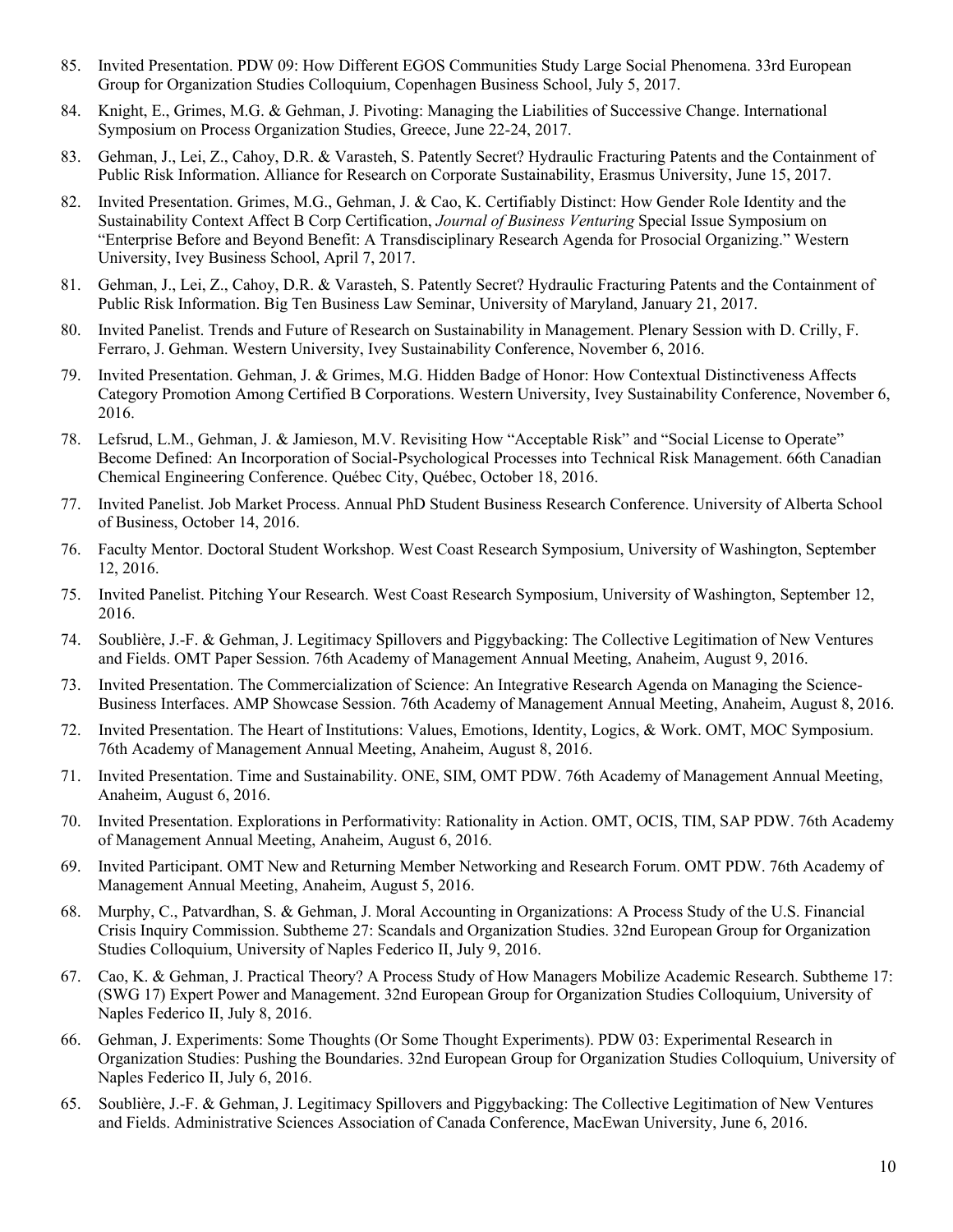- 64. Etzion, D., Avidan, M., Franks, K., Ruderman, S. & Gehman, J. The Effectiveness of Fracking Disclosure Regimes in Canada. Imagining Canada's Future Forum on Energy and Natural Resources. Social Sciences and Humanities Research Council of Canada, Calgary, June 1, 2016.
- 63. Session Moderator. Alliance for Research on Corporate Sustainability, University of Colorado-Boulder, May 19, 2016.
- 62. Ometto, M.P., Lounsbury, M. & Gehman, J. Constructing Field Governance: The Public Understanding of Science Movement and Nanotechnology. Social Movements and the Economy Workshop. Northwestern University, October 23- 25, 2015.
- 61. Gehman, J., Lei, Z., Cahoy, D. & Varasteh, S. Patently Secret? The Use of Hydraulic Fracturing Patents to Contain Public Risk Information. West Coast Research Symposium, University of Washington, September 10, 2015.
- 60. Faculty Mentor. Doctoral Student Workshop. West Coast Research Symposium, University of Washington, September 9, 2015.
- 59. Invited Presentation. Macro Perspectives on Behavioral (Micro) Ethics. SIM, OMT, OB Symposium. 75th Academy of Management Annual Meeting, Vancouver, August 11, 2015.
- 58. Ometto, M.P., Lounsbury, M. & Gehman, J. Betwixt and Between: The Problematic Emergence and Bounding of the Nanotoxicology Field. In: Breathing Life into Technology: Socio-cognitive Paths Towards Opening Up the Black Box. OMT, TIM, MOC Symposium. 75th Academy of Management Annual Meeting, Vancouver, August 10, 2015.
- 57. Invited Participant. OMT New and Returning Member Networking and Research Forum. OMT PDW. 75th Academy of Management Annual Meeting, Vancouver, August 7, 2015.
- 56. Invited Panelist. Session VII: Wrapping Up. Subtheme 07: (SWG) Institutions and Identities. 31st European Group for Organization Studies Colloquium, American College of Greece, July 4, 2015.
- 55. Giuliani, A., Bolzani, D., Fini, R. & Gehman, J. Conflicting Institutional Logics and Organizational Identities: How Spinouts Handle Parent Affiliation. Subtheme 07: (SWG) Institutions and Identities. 31st European Group for Organization Studies Colloquium, American College of Greece, July 3, 2015.
- 54. Chair for Session V: Institutional Logics and Identities. Subtheme 07: (SWG) Institutions and Identities. 31st European Group for Organization Studies Colloquium, American College of Greece, July 3, 2015.
- 53. Ometto, M.P., Lounsbury, M. & Gehman, J. Roles for Radicals: The "Public Understanding of Science" Movement and Nanotechnology. Subtheme 07: (SWG) Institutions and Identities. 31st European Group for Organization Studies Colloquium, American College of Greece, July 2, 2015.
- 52. Bolzani, D., Fini, R., Gehman, J. & Giuliani, A. Conflicting Institutional Logics and Organizational Identities: How Spinouts Handle Parent Affiliation. Alberta Institutions Conference, Banff, June 13, 2015.
- 51. Chair. Opening Plenary: How Institutions Matter. Alberta Institutions Conference, Banff, June 13, 2015.
- 50. Gehman, J. & Grimes, M.G. Category Promotion: How B Corporations Respond to the Competing Demands of Standing Out and Fitting In. Industry Studies Association, Kauffman Foundation Conference Center, Kansas City, May 28, 2015.
- 49. Gehman, J. & Grimes, M.G. Category Promotion: How B Corporations Respond to the Competing Demands of Standing Out and Fitting In. Center for Social Impact Workshop, University of Michigan, May 16, 2015.
- 48. Gehman, J. & Grimes, M.G. Category Promotion: How B Corporations Respond to the Competing Demands of Standing Out and Fitting In. Alliance for Research on Corporate Sustainability, Northwestern University, May 14, 2015. *Winner of the People's Choice Award.*
- 47. Invited Presentation. Gehman, J. & Grimes, M.G. Category Promotion: How B Corporations Respond to the Competing Demands of Standing Out and Fitting In. University of Maryland, 11th Annual Smith Entrepreneurship Research Conference, May 8, 2015.
- 46. Gehman, J., Lei, Z, Cahoy, D. & Varasteh, S. Patently Secret? The Use of Hydraulic Fracturing Patents to Contain Public Risk Information. Wharton Technology and Innovation Conference, University of Pennsylvania, April 17, 2015.
- 45. Alessi, D.S., Notte, C.A., Thompson, D.Y., Kletke, S., Brisbois, J., Allen, D.M., Gehman, J. & Goss, G.G. Identifying Gaps in Hydraulic Fracturing Wastewater Management Practices across Four North American Basins. Abstracts of Papers of the American Chemical Society. 249: 247. Denver, Colorado, March 22, 2015.
- 44. Gehman, J. & Grimes, M.G. Category Promotion: How B Corporations Respond to the Competing Demands of Standing Out and Fitting In. Western Academy of Management, Kauai, Hawaii, March 13, 2015. *Finalist for the Past President's Best Paper Award.*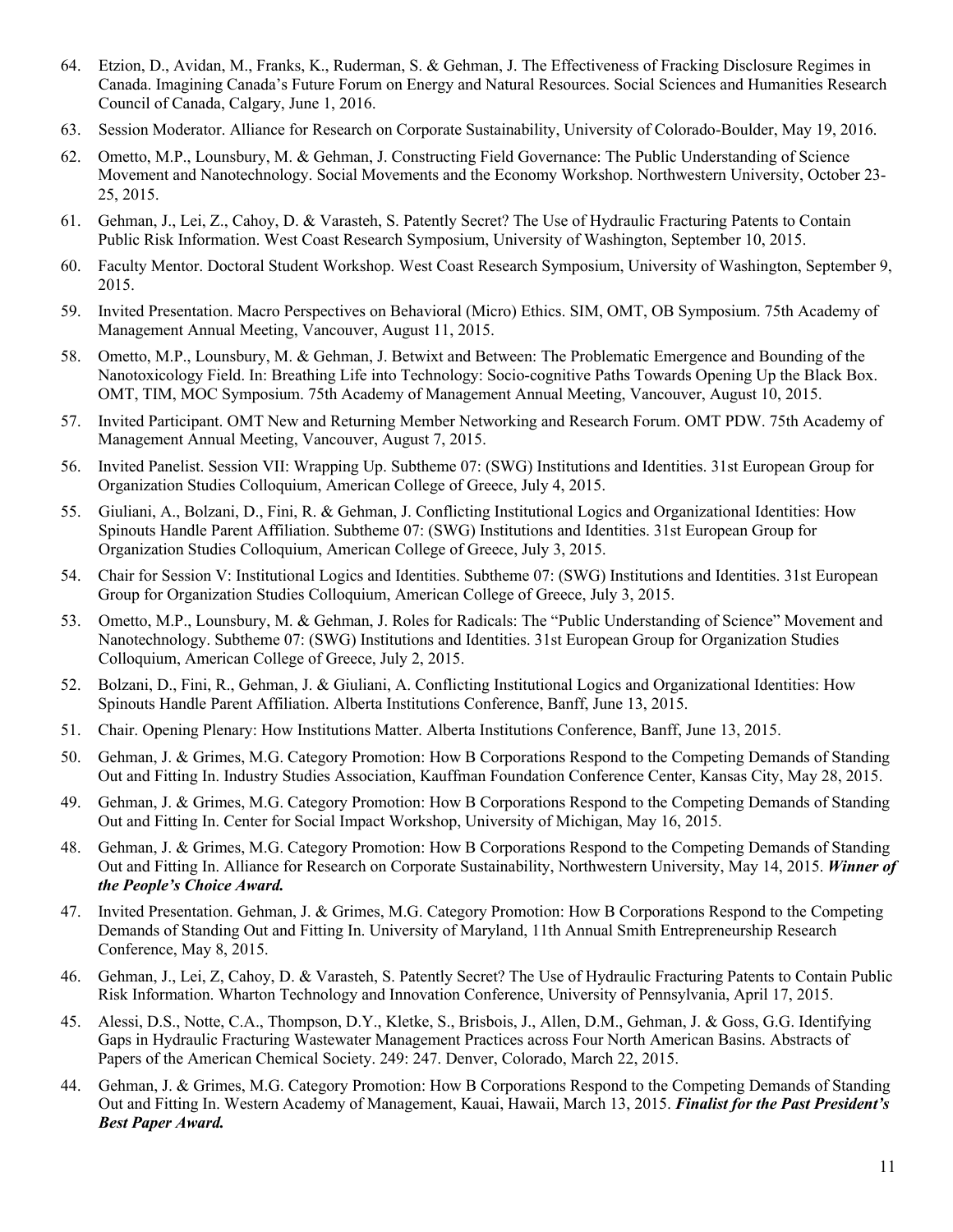- 43. Co-chair. Unconventional Shale Development Session. Helmholtz-Alberta Initiative Energy and Environment Annual Workshop. Edmonton, September 30, 2014.
- 42. Gehman, J., Lefsrud, L.M., Lounsbury, M. & Lu, C. Perspectives on Energy and Environment Risks. Helmholtz-Alberta Initiative Energy and Environment Annual Science Forum. University of Alberta, September 29, 2014.
- 41 Gehman, J., Lei, Z., Cahoy, D. & Varasteh, S. Patents and Information Containment: The Case of Hydraulic Fracturing in Shale Gas Extraction. Berkeley Intellectual Property Scholars Conference, University of California-Berkeley, August 8, 2014.
- 40. Garud, R., Gehman, J. & Ungureanu, P. Performativity of Theories that Inform Management Practices. In: Theories of Performativity and the Performativity of Theory. OMT, TIM, BPS Symposium. 74th Academy of Management Annual Meeting, Philadelphia, August 5, 2014.
- 39. Gehman, J. & Grimes, M.G. Category Promotion: How Hybrid Ventures Integrate "Standing Out" and "Fitting In." OMT Paper Session. 74th Academy of Management Annual Meeting, Philadelphia, August 4, 2014.
- 38. Gehman, J. Sustainability by Dissociation: Categorization, Divestitures and Organizational Boundaries. SIM Best Dissertation Finalists. 74th Academy of Management Annual Meeting, Philadelphia, August 3, 2014. *Finalist for the Social Issues in Management Division Best Dissertation Award.*
- 37. Gehman, J. & Etzion, D. An Analysis of Cultural Vulnerability and Opportunity Exploitation in Marcellus Shale Drilling. OMT Paper Session. 74th Academy of Management Annual Meeting, Philadelphia, August 3, 2014.
- 36. Gehman, J. & Grimes, M.G. Category Promotion: How Hybrid Ventures Integrate the Competing Demands of "Standing Out" and "Fitting In." Subtheme 50: The Challenge of Configuration: Bridging Perspectives and Methodologies. 30th European Group for Organization Studies Colloquium, Erasmus University, July 4, 2014.
- 35. Gehman, J. & Etzion, D. Community Vulnerability and Facility Siting: The Case of Marcellus Shale Gas Drilling, 2004- 2012. Group for Research on Organizations and the Natural Environment Conference. Aalto University, June 14-16, 2014.
- 34. Gehman, J. & Etzion, D. An Exploratory Analysis of Cultural Vulnerability and Opportunity Exploitation in Marcellus Shale Drilling. Alliance for Research on Corporate Sustainability, Cornell University, May 8, 2014. *Winner of the People's Choice Award.*
- 33. Gehman, J., Lei, Z., Cahoy, D. & Varasteh, S. Patents as Information Containment and Market Control Tools in Sustainable Technologies: The Case of Natural Gas. Legal Studies and Business Ethics Department Speaker Series, The Wharton School, University of Pennsylvania, April 10, 2014.
- 32. Gehman, J., Lei, Z., Cahoy, D. & Varasteh, S. Fracking Patents: Sustainability Technology and Information Control through Patents. Workshop on Sustainability Research: A Business Perspective, Pennsylvania State University, November 6, 2013.
- 31. Garud, R., Gehman, J., Markard, J. & Pandza, K. Three Perspectives on Sustainability and Implications for Firms, Markets and Policies. Workshop on Sustainability Research: A Business Perspective, Pennsylvania State University, November 6, 2013.
- 30. Gehman, J. Sustainability Journeys. Innovation for Societal Impact: A Process Perspective, University of Leeds, September 26, 2013.
- 29. Gehman, J. Sustainability by Dissociation: Categorization, Divestitures and Organizational Boundaries. Carolyn Dexter Award Reception. 73rd Academy of Management Annual Meeting, Lake Buena Vista, August 11, 2013. *Finalist for the Emerald Best International Dissertation Award from the International Theme Committee.*
- 28. Patvardhan, S. & Gehman, J. Narrative Limits of Moral Accounting: An Exploratory Analysis of the Financial Crisis Inquiry. SIM Paper Session. 73rd Academy of Management Annual Meeting, Lake Buena Vista, August 12, 2013.
- 27. Gehman, J. Sustainability by Dissociation: Categorization, Divestitures and Organizational Boundaries. ONE Business Meeting. 73rd Academy of Management Annual Meeting, Lake Buena Vista, August 12, 2013. *Finalist for the Organizations and the Natural Environment Division Best Dissertation Award.*
- 26. Wolf, M., Pandza, K. & Gehman, J. The Meaning of Water: Institutional Complexity and Strategic Practice in Issue Driven Fields. Subtheme 48: The Emergence of Categories, Identities, Fields and Organizational Forms. 29th European Group for Organization Studies Colloquium, HEC Montréal and Université de Montréal, July 5, 2013.
- 25. Garud, R., Gehman, J. & Karnøe, P. Notes on the Emergence, Consequences and Transformation of Categories. Subtheme 48: The Emergence of Categories, Identities, Fields and Organizational Forms. 29th European Group for Organization Studies Colloquium, HEC Montréal and Université de Montréal, July 4, 2013.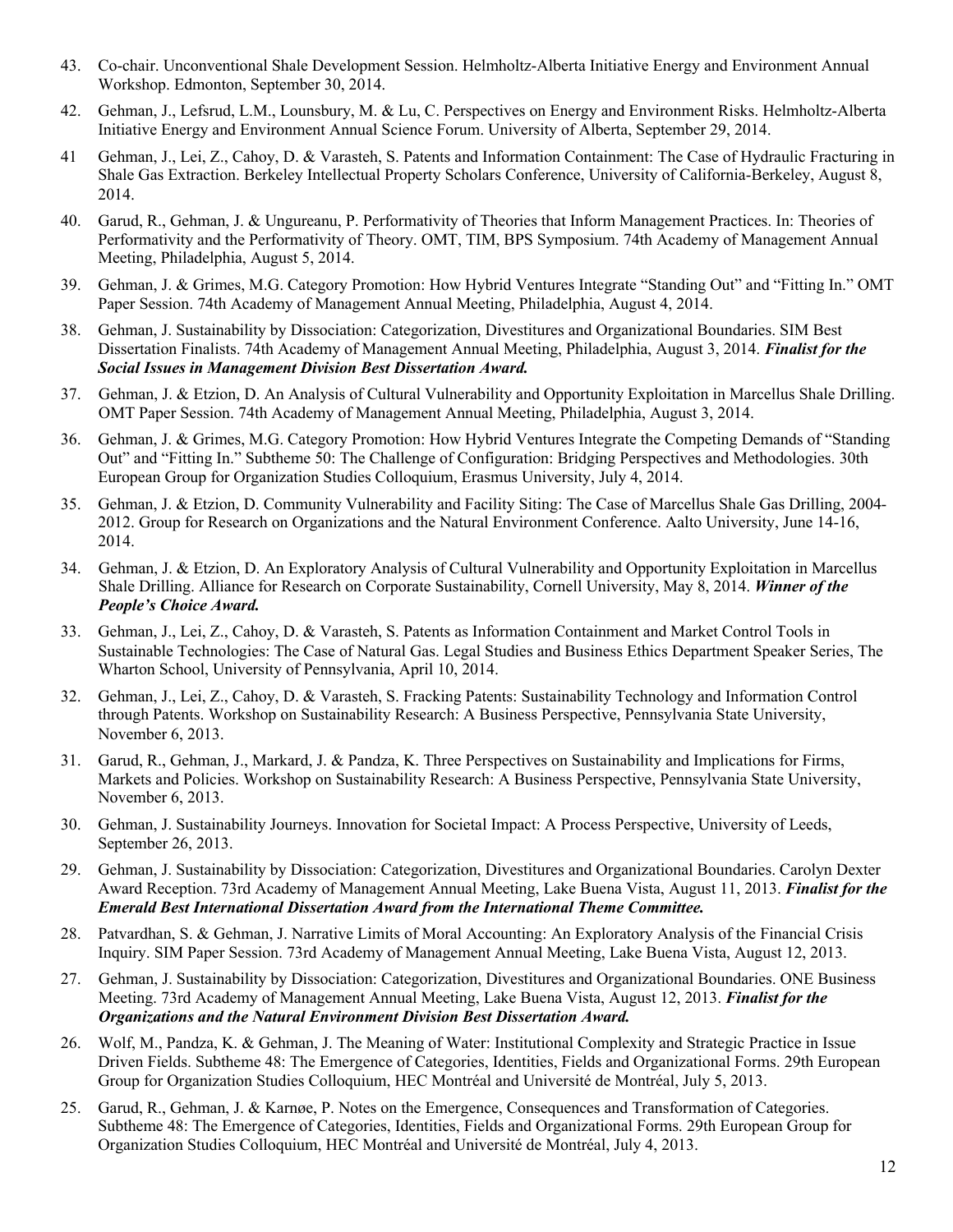- 24. Discussant for Session II: History Matters: Category (Re-)Emergence. Subtheme 48: The Emergence of Categories, Identities, Fields and Organizational Forms. 29th European Group for Organization Studies Colloquium, HEC Montréal and Université de Montréal, July 4, 2013.
- 23. Gehman, J. & Etzion, D. Predatory Selection: An Analysis of Cultural Vulnerability and Opportunity Exploitation in Marcellus Shale Drilling, 2004-2011. Inequality, Institutions and Organizations Conference, Simon Fraser University, June 7, 2013.
- 22. Gehman, J. & Grimes, M.G. Putting B Corp Certification to Work? Cultural Entrepreneurship within an Emerging Category. Sustainability, Ethics, and Entrepreneurship Conference, University of Denver, April 11, 2013.
- 21. Presenter. Sociomaterial Processes of Category Emergence and Naturalization. In: Revealing the Cultural in Entrepreneurship and Innovation. OMT, ENT PDW. 72nd Academy of Management Annual Meeting, Boston, August 3, 2012.
- 20. Garud, R., Gehman, J. & Karunakaran, A. Procrustean Transformations and Pandoran Hope in the Case of Climategate. TIM Paper Session. 72nd Academy of Management Annual Meeting, Boston, August 5, 2012.
- 19. Gehman, J. Categorical Cleaning: An Exploratory Study of Sustainability Induced Divestitures, 1992-2010. OMT Paper Session. 72nd Academy of Management Annual Meeting, Boston, August 6, 2012. *Winner of the Best Paper on Environmental and Social Practices Award.*
- 18. Cahoy, D., Gehman, J. & Lei, Z. Fracking Patents: The Emergence of Patents as Information Containment Tools in Shale Drilling. Colloquium on the Changing Face of American Patent Law and Its Impact on Business Strategy, University of Michigan, May 18, 2012.
- 17. Gehman, J. Categorical Cleaning: An Exploratory Study of Sustainability Induced Divestitures, 1992-2010. Alliance for Research on Corporate Sustainability, Yale University, May 18, 2012.
- 16. Garud, R. & Gehman, J. Sustaining Sustainability Journeys: Some Implications for Strategizing and Organizing. ONE Paper Session. 71st Academy of Management Annual Meeting, San Antonio, August 16, 2011.
- 15. Presenter. Revealing the Cultural in Entrepreneurship and Innovation. OMT, ENT, BPS, TIM PDW. 71st Academy of Management Annual Meeting, San Antonio, August 12, 2011.
- 14. Garud, R. & Gehman, J. Metatheoretical Perspectives on Sustainability Journeys: Evolutionary, Relational and Narrative. Subtheme 27: The Social Structure of Radical Innovations. 27th European Group for Organization Studies Colloquium, University of Gothenburg, July 7, 2011.
- 13. Garud, R. & Gehman, J. Sustaining Sustainability Journeys: Implications for Strategizing and Organizing. Industry Studies Association, University of Pittsburgh, June 2, 2011.
- 12. Garud, R. & Gehman, J. Procrustean Transformations: Climategate, Scientific Controversies, and Hope. Débordements. Mines ParisTech, December 17, 2010.
- 11. Garud, R., Gehman, J. & Karnøe, P. Categorization by Association: Nuclear Technology and Emission-Free Electricity. West Coast Research Symposium, University of Oregon, August 27, 2010.
- 10. Garud, R., Gehman, J. & Karnøe, P. Categorical Associations: Nuclear Power in the Energy Field. TIM Paper Session. 70th Academy of Management Annual Meeting, Montreal, August 9, 2010.
- 9. Gehman, J., Treviño, L.K. & Garud, R. Values Work: Translating Values into Practices. SIM Paper Session. 70th Academy of Management Annual Meeting, Montreal, August 9, 2010.
- 8. Garud, R., Gehman, J. & Karnøe, P. Categorization by Association: Nuclear Technology and Emission-Free Electricity. Framing, Categorizing and Narrating Emerging Technologies Workshop. University of Leeds, June 28, 2010.
- 7. Garud, R., Gehman, J. & Karnøe, P. Categorization by Association: Nuclear Technology and Emission-Free Electricity. Society for the Advancement of Socio-Economics, Temple University, June 25, 2010.
- 6. Garud, R., Gehman, J. & Karnøe, P. Categorical Associations: Nuclear Power in the Energy Field. Wharton Technology and Innovation Conference, University of Pennsylvania, April 24, 2010.
- 5. Garud, R., Gehman, J. & Kumaraswamy, A. Harnessing Complexity to Sustain Innovation: Lessons From 3M Corporation. TIM Paper Session. 69th Academy of Management Annual Meeting, Chicago, August 11, 2009.
- 4. Garud, R., Gehman, J. & Karnøe, P. Categorization by Association: Nuclear Technology and Emission-Free Electricity. Medici Summer School in Management Studies. Florence, July 9, 2009.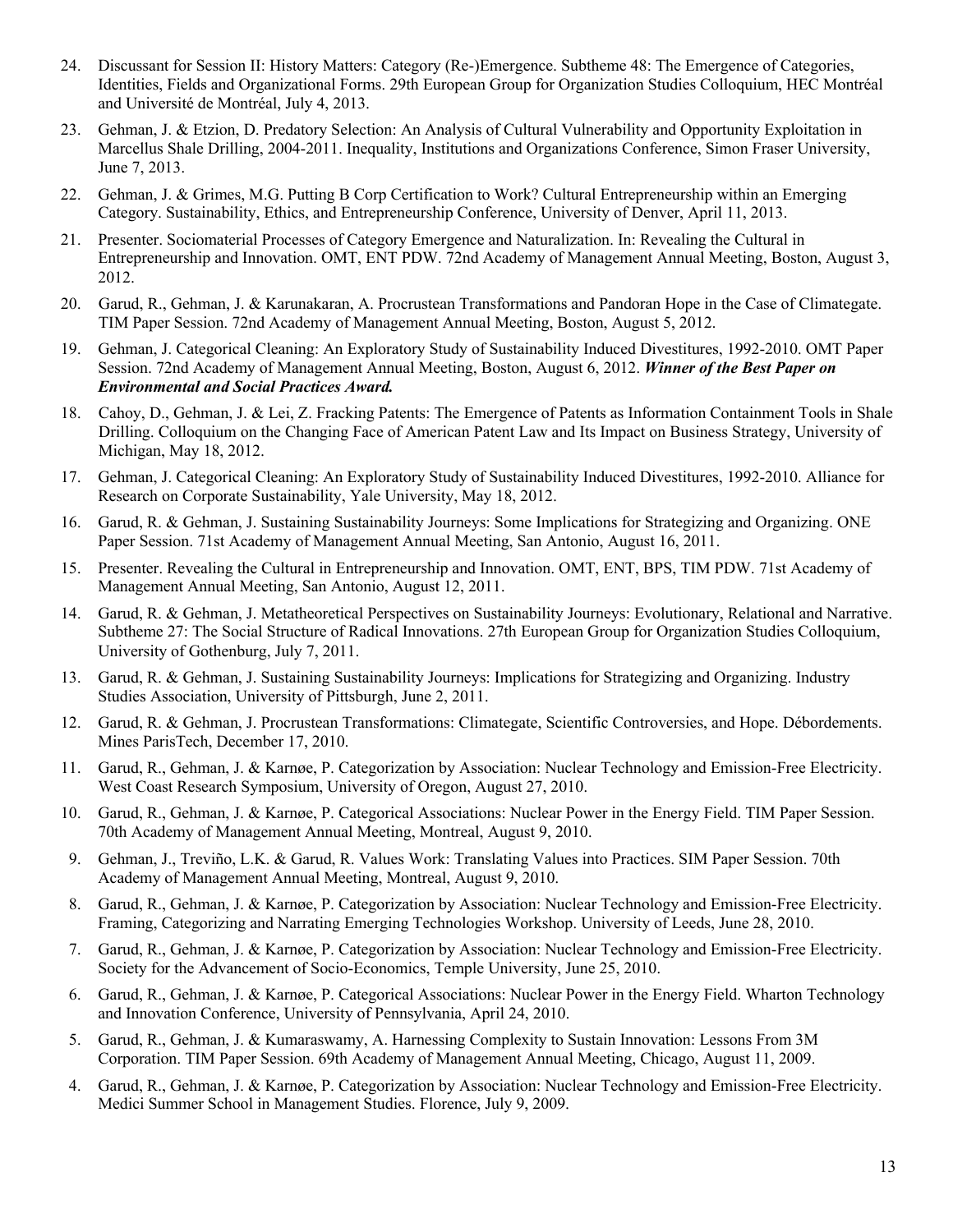- 3. Garud, R., Gehman, J. & Karnøe, P. Categorical Performances: Translations in the Nuclear Power Industry. Subtheme 10: Energizing Energy Markets: Institutions, Devices and Experiments. 25th European Group for Organization Studies Colloquium, ESADE Business School, July 3, 2009.
- 2. Gehman, J. Seeing the Invisible: Ego Development, Opportunity Perception, and Institutional Change. MOC Paper Session. 68th Academy of Management Annual Meeting, Anaheim, August 11, 2008
- 1. Garud, R., Gehman, J. & Kumaraswamy, A. Complexity Arrangements for Sustained Innovation: Lessons from 3M Corporation. International Symposium on Process Organization Studies, Cyprus. June 12, 2008.

### **Events Organized**

- 33. Standing Working Group (SWG) Extension: Institutions, Innovation, and Impact. 2022–2023. Convenors: J. Gehman, N. Granqvist, M. Höllerer, F. Kodeih, T. Zilber. European Group for Organization Studies Colloquium.
- 32. Alberta Institutions Conference. June 2022. Organization and Institutions in the Era of Crises. Member of the Organizing Committee. Edmonton, Alberta, Canada.
- 31. B Academics Global Research Roundtable. September 2021. Crossing Disciplinary & Geographical Borders to Advance Research on B Corps. Member of the Organizing Committee. Virtual conference.
- 30. International Symposium of Process Organization Studies. September 2021. Organizing Beyond Organizations for the Common Good: Addressing Societal Issues through Process Studies. Co-Organizer with P. Jarzabkowski, A. Langley, H. Tsoukas. Rhodes, Greece.
- 29. Innovating for Sustainability Salon. June 2019 to April 2021. Co-Organizer with P. Bansal, A. Greco, S. Grewatsch, G. Sharma, M.-F. Turcotte. Consisted of a series of eight global, web-based virtual research workshops, each featuring presentations of two or three academic working papers and feedback from audience members.
- 28. University of Alberta Alumni Week Event. B Corps for Better Business. September 2020. Keynote: C. Marquis. Panelists: C. Heim, C. Marquis, A. Schneider. A. Valente. Moderator: J. Gehman.
- 27. Nuts and Bolts of Research on B Corps: Empirical Methods and Research Design. August 2020. Organizers: A. Beveridge, K. Cao, J. Gehman, E. Medley, G. Sharma. Presenters: J.Y. Thomas, B. Anderson, D. Osusky, C. Marquis, J. Gehman, M. Conger, K.P. Cox, S. Kim, N. Kurland, J. Bort, E. Rosca, S. Sandhu, and Y. Chauhan. Academy of Management Annual Meeting.
- 26. B Academics Global Research Roundtable. August 2020. Nuts and Bolts of Research on B Corps: Empirical Methods and Research Design. Member of the Organizing Committee. Virtual conference.
- 25. B Academics Global Roundtable. September 2019. Seeing the Full Picture: Drivers, Processes and Outcomes of the B Corp Movement. Member of the Organizing Committee. Los Angeles, California, USA.
- 24. Putting B Corporations Under the Microscope: Exemplars and Future Directions. August 2019. Organizers: G. Sharma, E. Medley, J. Thomas, J. Gehman. Presenters: K. Qiao, S. Fan, A. Beveridge, G. Sharma, L. Tracy, J. Thomas, J. Pollock, R. Honeyman, E. Medley, R. Garcia. Discussant: Chris Marquis. Academy of Management Annual Meeting. Boston, USA. *Showcase Symposium (top 10%). Finalist for the Emerald Best International Symposium Award.*
- 23. Institutions, Innovation, and Impact: Technology, Materiality, and Networks of Interaction. July 2019. Convenors: J. Gehman, C. Jones, B. Leca. European Group for Organization Studies Colloquium. University of Edinburgh, Scotland.
- 22. Standing Working Group (SWG): Institutions, Innovation, and Impact. 2018–2021. Convenors: J. Gehman, N. Granqvist, M. Höllerer, S. Dorado. European Group for Organization Studies Colloquium.
- 21. B Academics Global Roundtable. September 2018. Collaboration to Advance Innovation and Action. Member of the Organizing Committee. New Orleans, Louisiana, USA.
- 20. Cultural Entrepreneurship & Strategy. August 2018. Organizers: J. Gehman, V. Glaser, M. P. Ometto, J.-F. Soublière. Presenters: E. Dalpiaz, R. David, G. Fisher, C. Jones. Academy of Management Annual Meeting. Chicago, USA. *Showcase Symposium (top 10%).*
- 19. New Developments in Institutional Theory: Hot Topics, Cool Tools & Unexpected Surprises! July 2018. Convenors: J. Gehman, N. Granqvist, R. Vince, M. Voronov, C. Zietsma. European Group for Organization Studies Colloquium. Estonian Business School, Estonia.
- 18. Alberta Institutions Conference. June 2018. What of Macro-Foundations? Rediscovering the Power of Institutions. Member of the Organizing Committee. Edmonton, Alberta, Canada.
- 17. B Academics Global Roundtable. October 2017. Member of the Organizing Committee. Toronto, Ontario, Canada.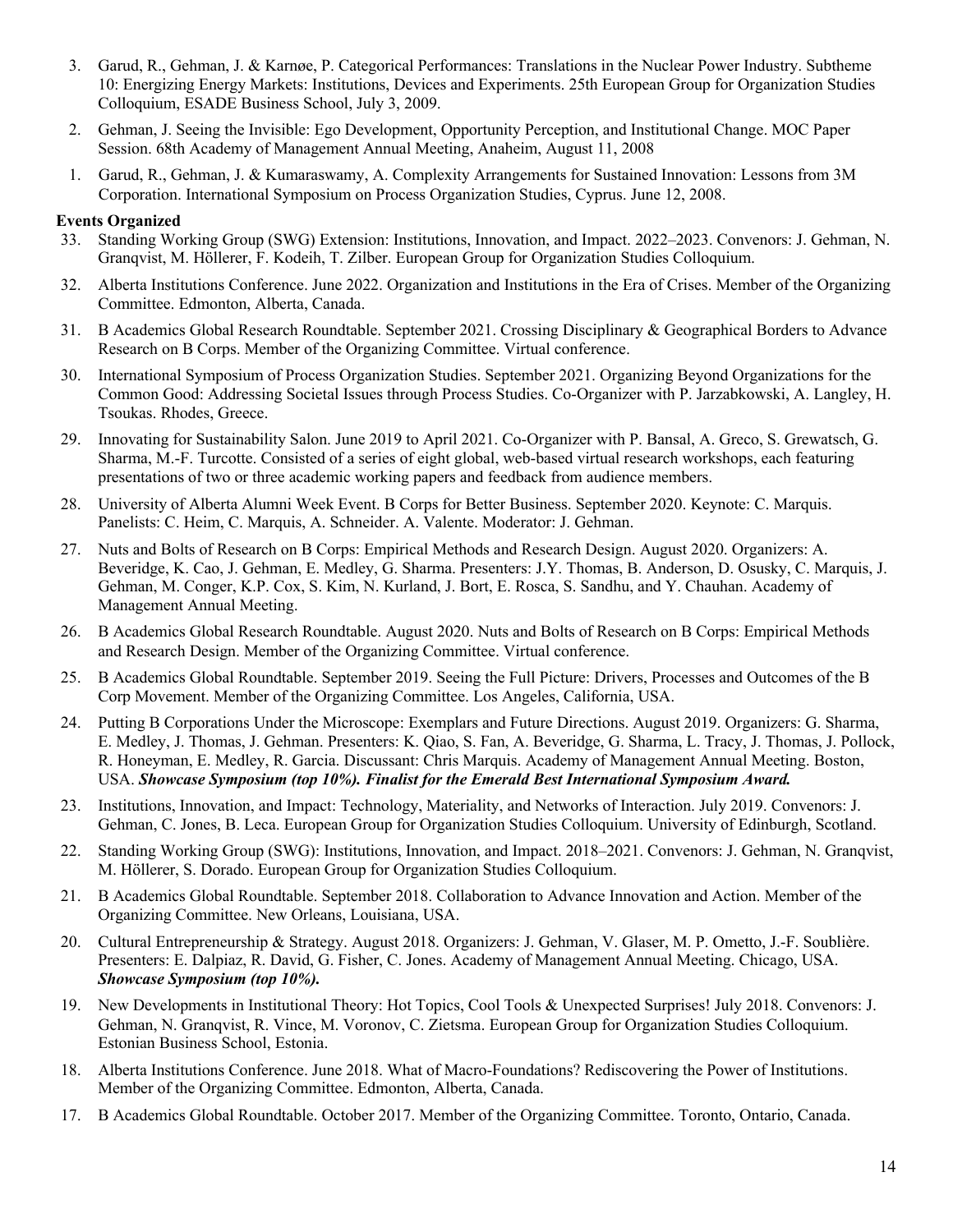- 16. West Coast Research Symposium on Technology Entrepreneurship. September 2017. Doctoral Consortium Co-Organizer with V.L. Glaser. University of Alberta, Canada.
- 15. The Role of Organizations in Sustainability Transitions. July 2017. Convenors: R. Garud, J. Gehman, J. Markard. European Group for Organization Studies Colloquium. Copenhagen Business School, Denmark.
- 14. West Coast Research Symposium on Technology Entrepreneurship. September 2016. Member of the Doctoral Consortium Organizing Committee. University of Washington, USA.
- 13. Strategic Management Society Annual International Conference. September 2016. Cultural Perspectives on Strategic Management. Organizers: J. Gehman, K. Pandza. Panelists: S. Ansari, R. Durand, C. Jones, M. Lounsbury, R. Whittington. Strategic Management Society Annual International Conference. Berlin, Germany.
- 12. Theory-Method Packages: A Comparison of Three Qualitative Approaches to Theory Building. August 2016. Organizers: J. Gehman, V. Glaser. Participants: K.M. Eisenhardt, D.A. Gioia, A. Langley, K.G. Corley. Academy of Management Annual Meeting. Anaheim, USA. *Showcase Symposium (top 10%).*
- 11. Making Organizations Meaningful: What's Next in Measurement, Data and Analytic Toolkits. August 2016. Organizer: J. Gehman. Participants: J. Bundy, S.D. Graffin, M.G. Grimes, T.R. Hannigan, J. Porac, S.B. Soderstrom, J.B. Wade, K. Weber. Academy of Management Annual Meeting. Anaheim, USA. *All Academy Theme PDW.*
- 10. Alberta School of Business, CCCSR-ATB Sustainability Workshop. November 2015. Co-Organizer with D. Jennings.
- 9. West Coast Research Symposium on Technology Entrepreneurship. September 2015. Member of the Doctoral Consortium Organizing Committee. University of Washington, USA.
- 8. Cultural Entrepreneurship in Action: Innovative Methods and Research Designs. August 2015. Organizers: V. Glaser, J. Gehman, J. Kroezen. Participants: P.C. Fiss, M.G. Grimes, M.T. Kennedy, H. Tchalian. Academy of Management Annual Meeting. Vancouver, Canada.
- 7. Developing a Research Agenda to Advance Perspectives on Performativity. August 2015. Organizers: V. Glaser, J. Gehman. Participants: D. Beunza, L. Cabantous, R. Garud, J.-P. Gond, W. Orlikowski, S. Scott. Academy of Management Annual Meeting. Vancouver, Canada.
- 6. Alberta Institutions Conference. June 2015. How Do Institutions Matter? Co-Organizer with M. Lounsbury and R. Greenwood. Banff, Alberta, Canada.
- 5. Theories of Performativity and the Performativity of Theory. August 2014. Organizers: R. Garud, J. Gehman. Presenters: D. Beunza, L. Cabantous, L. D'Adderio, L. Doganova, F. Ferraro, R. Garud, J.Gehman, J.-P. Gond, N. P., P. Ungureanu. Academy of Management Annual Meeting. Philadelphia, USA.
- 4. Researching the Organization of Energy: Dirty, Clean and In-Between. August 2014. Organizers: J. Gehman, D. Etzion, L.M. Lefsrud. Presenters: A. Brown (NREL), M. Delmas, N. Furr, R.P. Gephart, A. Hawk, A. Marcus, G. Pacheco-de-Almeida, G. Whiteman, C. Zietsma. Academy of Management Annual Meeting. Philadelphia, USA.
- 3. Cultural Design and Designing Culture: Institutions, Values, and Entrepreneurship. August 2014. Organizers: J. Gehman, M.G. Grimes, T. Wry, J. Clarke. Presenters: H. Aldrich, T. Baker, R. Garud, M.A. Glynn, A. Hargadon, M. Lounsbury, A. Meyer, S. O'Mahony, V. Rindova, M. Schultz, K. Weber. Academy of Management Annual Meeting. Philadelphia, USA.
- 2. Innovation for Societal Impact: A Process Perspective. September 2013. Co-Organizer with R. Garud and K. Pandza. Northern Advanced Research Training Initiative. University of Leeds, UK.
- 1. Cultural Perspectives on Entrepreneurship and Innovation. August 2013. Organizers: J. Clarke, J. Gehman, T. Wry. Presenters: D. Beunza, J. Cornelissen, S. Furnari, R. Garud, M. Lounsbury, K. Pandza, C. Navis, V. Rindova. Academy of Management Annual Meeting. Lake Buena Vista, USA.

#### **VII. INVITED PRESENTATIONS Research Presentations**

- 32. Emlyon Business School. 2021.
- 31. University of St. Gallen. 2021.
- 30. Georgia State University, Entrepreneurship and Innovation Institute. 2021.
- 29. University of Vermont, Grossman School of Business. 2021.
- 28. George Washington University, George Washington School of Business. 2021.
- 27. Villanova University, School of Business. 2021.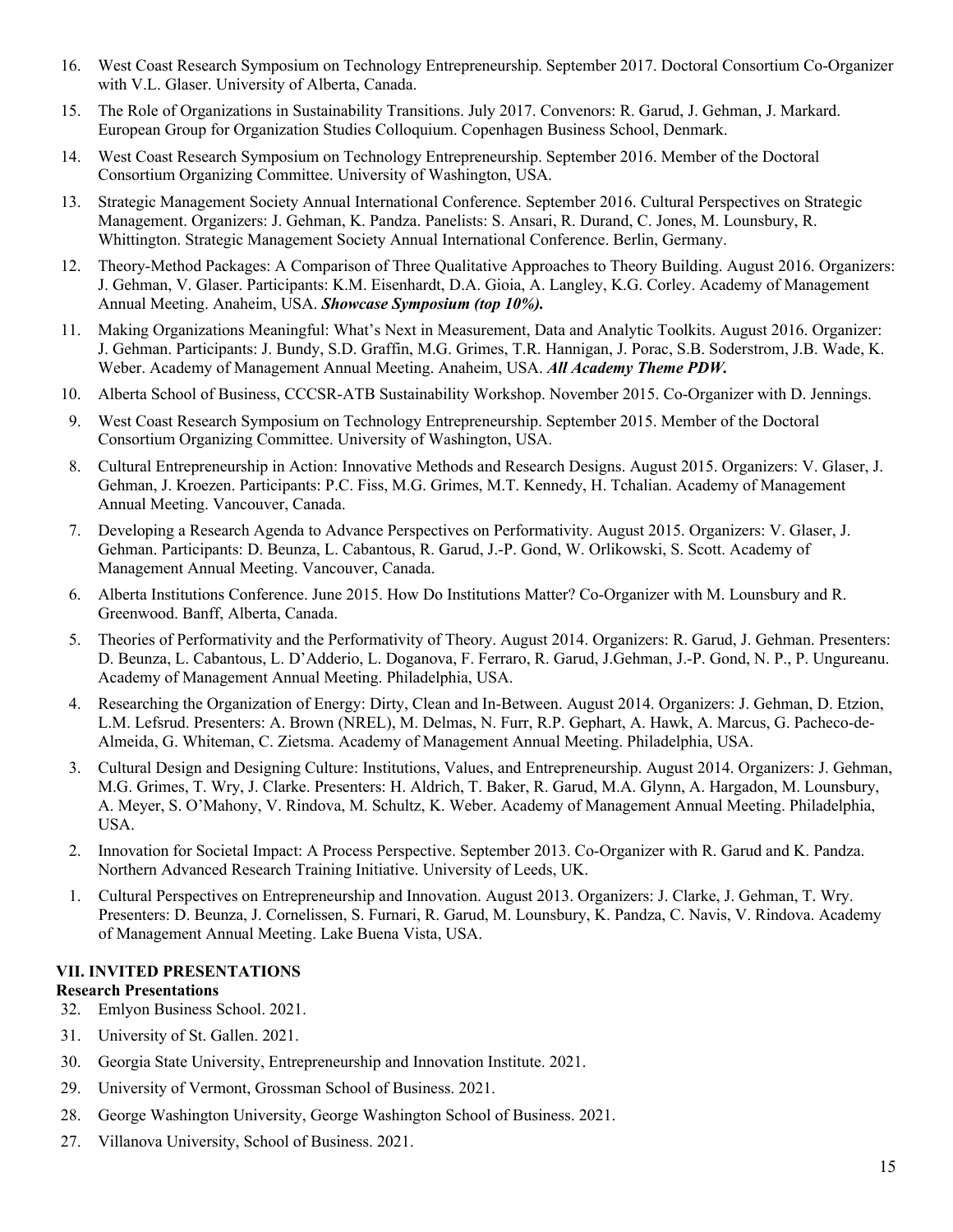- 26. Western University, Ivey Business School. 2021.
- 25. Drexel University, LeBow College of Business. 2021.
- 24. Western University, Ivey Business School. 2020.
- 23. University of Cape Town, Graduate School of Business. 2019.
- 22. University of California, Santa Barbara, Bren School of Environmental Science & Management. 2019.
- 21. Queen's University, Smith School of Business. 2019.
- 20. University of Cambridge, Judge Business School. 2018.
- 19. York University, Schulich School of Business. 2018.
- 18. Cornell University, SC Johnson College of Business. 2018.
- 17. University of British Columbia, Sauder School of Business. 2018.
- 16. University of Alberta, Department of Resource Economics and Environmental Sociology. 2018.
- 15. Cornell University, Johnson Graduate School of Management. 2017.
- 14. Nottingham University Business School China. 2015.
- 13. Duke University, Organizational & Economic Sociology. 2015.
- 12. North Carolina State University, Poole College of Management. 2015.
- 11. Florida Atlantic University, College of Business. 2015.
- 10. University of Alberta, Department of Resource Economics and Environmental Sociology. 2014.
- 9. University of Alberta-Augustana, Center for Sustainable Rural Communities. 2014.
- 8. Carnegie Mellon University, Tepper School of Business. 2012.
- 7. Erasmus University, Rotterdam School of Management. 2012.
- 6. HEC Paris. 2012.
- 5. University of Southern California, Marshall School of Business. 2012.
- 4. Northwestern University, Kellogg School of Management. 2012.
- 3. University of New Mexico, Anderson School of Management. 2011.
- 2. McGill University, Desautels Faculty of Management. 2011
- 1. University of Alberta, Alberta School of Business. 2011

# **Public Presentations**

- 19. Gehman, J. SSHRC Grant Application Workshop. Alberta School of Business, August 28, 2019.
- 18. Gehman, J. Responsibility in Emerging Industries. Enlightened Economy Summit. Organized by MacEwan University and Net Impact. Edmonton, Alberta, Canada, May 14, 2019.
- 17. Gehman, J. The Business-Society Interface: Meeting the Challenges of Sustainability, Social License to Operate, and Innovation. Centre for International Business Studies, University of Alberta, August 22, 2017.
- 16. Gehman, J. What Does Sustainability Mean for Business? Association of Finance Professionals, Edmonton, Alberta, Canada, May 24, 2017.
- 15. Gehman, J. Panelist. Connect: Inspiring Leaders and Ideas. Alberta School of Business, October 18, 2016.
- 14. Lefsrud, L.M., Gehman, J. & Umme, M*.* Analyzing WCB Data to Assess the Effectiveness of Education Initiatives and Financial Incentives in Reducing Future Claims Rates. Safety Committee Meeting, Construction Owners Association of Alberta, Edmonton, October 5, 2016.
- 13. Lefsrud, L.M., Gehman, J. & Umme, M. The Value of Shame: Research that Supports the Concept of Shaming and the Need to Include a Rehabilitation Story. Creative Sentencing Workshop, Alberta Ministry of Justice, Edmonton, September 29, 2016.
- 12. Lefsrud, L.M. & Gehman, J. Risk Worth Taking? Revisiting How "Acceptable Risk" Becomes Defined. American Association of Petroleum Geologists Annual Convention, Calgary, June 19, 2016.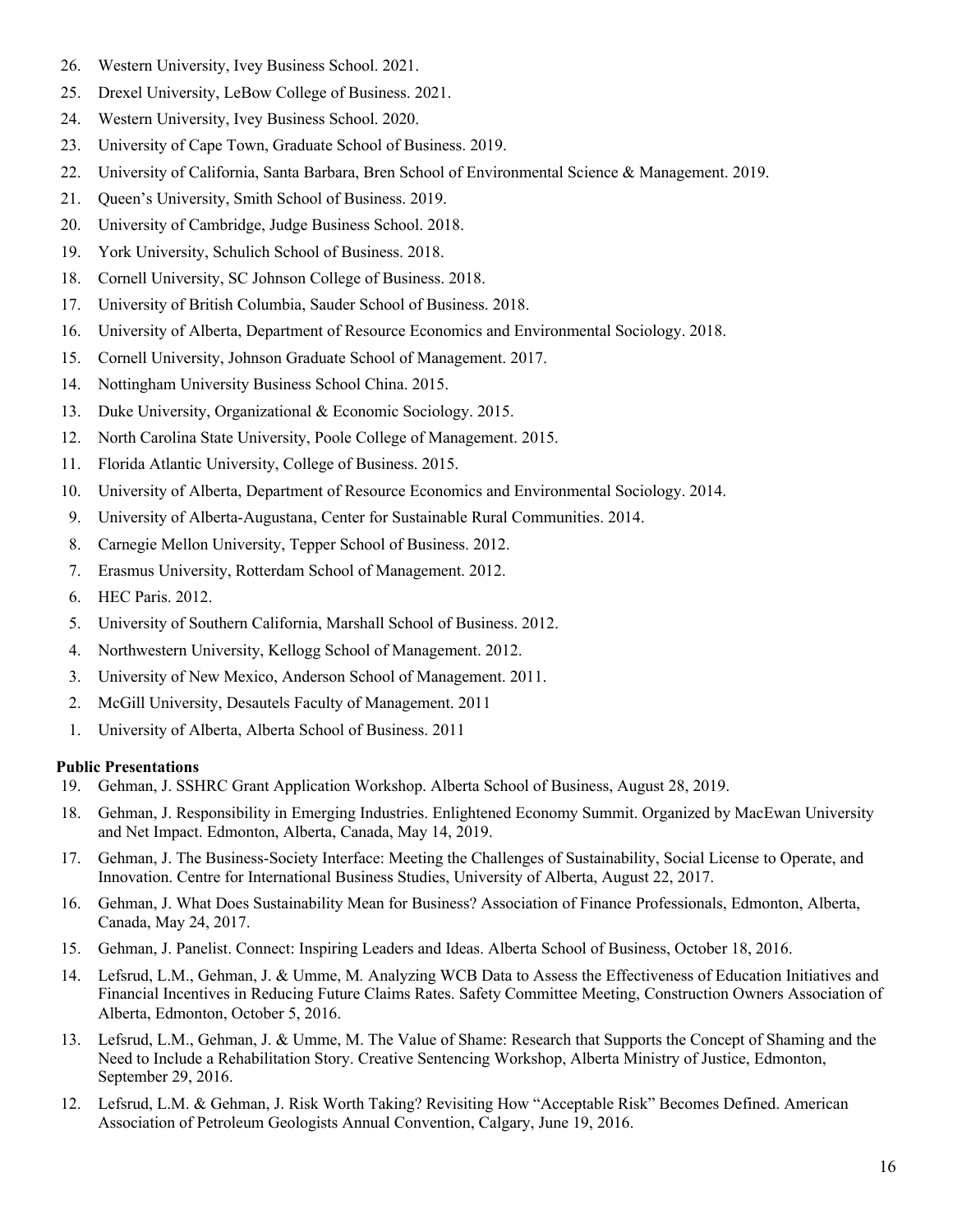- 11. Gehman, J. & Grimes, M.G. Hidden Badge of Honor: How Contextual Distinctiveness Affects Category Promotion Among Certified B Corporations. HQ Raleigh, Raleigh, North Carolina, USA, April 12, 2016.
- 10. Gehman, J. From Data Availability to Information Accessibility: The WellWiki Project. Startup Edmonton, Lunchalytics, Edmonton, Alberta, Canada. January 27, 2016.
- 9. Gehman, J. Going Concerns: A Perspective from the Nexus of Business, Culture, and Institutions. Open Minds Symposium, University of Alberta, November 4, 2015.
- 8. Colton, J., Corscadden, K., Fast, S., Hall Findlay, M., Gattinger, M., Gehman, J., Morgan, D., Sayers, J., Winter, J. & Yatchew, A. Energy Projects, Public Acceptance and Regulatory Systems in Canada: A White Paper. Conference on Public Acceptance of Energy Projects, Canadian Network for Energy Policy Research and Analysis, Ottawa, Ontario, Canada. September 15, 2015.
- 7. Soublière, J.-F. & Gehman, J. Wake Makers and Wave Riders: Entrepreneurial Dynamics on a Crowdfunding Platform. Canadian Council for Small Business and Entrepreneurship Conference, MacEwan University, Canada. May 28, 2015.
- 6. Gehman, J. Perspectives on Risk. American Association of Petroleum Geologists Annual Convention, Calgary, Alberta, Canada. October 16, 2014.
- 5. Gehman, J. Canadian Water Network Hydraulic Fracturing Program. Petroleum Technology Alliance Canada, Calgary, Alberta, Canada. May 29, 2014.
- 4. Gehman, J. Strategic Management of Unconventional Shale Development: Multiple Stakeholder Perspectives. BGP Inc. (a subsidiary of China National Petroleum Corporation), Beijing, China. May 19, 2014.
- 3. Gehman, J. We're Not in Kansas Anymore: The Folly of Conventional Thinking in an Unconventional World. Natural Resources Canada Workshop, University of Alberta, Canada. March 25, 2014.
- 2. Gehman, J. What Kind of Problem Is Sustainability? TBC Corporation (a subsidiary of Sumitomo Corporation), Palm Beach Gardens, Florida, USA. August 14, 2013.
- 1. Gehman, J. What Kind of Problem Is Sustainability? Geddes Lecture, Alberta School of Business, Royal Mayfair Golf Club, April 30, 2013.

### **VIII. OTHER PUBLICATIONS**

#### **Book Reviews**

1. Gehman, J. 2021. Book Review: Taking the Floor: Models, Morals, and Management in a Wall Street Trading Room. *Organization Studies*. 42: 993-999. doi:10.1177/0123456789123456.

### **Bylined Articles**

- 8. Etzion, D., Gehman, J. & Davis, G.M. July 5, 2021. Reimaging Academic Conferences: Toward a Federated Model of Conferencing. *The Society for Research into Higher Education*.
- 7. Grewatsch, S., Bansal, P. & Gehman, J. October 27, 2018. How Can Businesses Tackle the Climate Change Catastrophe? *Network for Business Sustainability*.
- 6. Etzion, D., Gehman, J. & Avidan, M. August 15, 2016. Sharing a Wealth of Information: How Regulators Can Improve Fracking Disclosure Practices. *The Hill Times*.
- 5. Avidan, M., Etzion, D. & Gehman, J. June 29, 2016. What Makes Public Disclosure Effective? An Analysis of Fracking Disclosure Regimes in Canada. *Huffington Post*.
- 4. Bansal, P., Chapardar, H. & Gehman, J. February 17, 2016. Tradeoffs in Sustainability-Oriented Innovations. *MIT Sloan Management Review*.
- 3. Ferraro, F., Etzion, D. & Gehman, J. 2015. Tackling the World's Biggest Problems with Robust Action. *IESE Insight*.
- 2. Gehman, J. & Lounsbury, M. March 3, 2015. On Big Resource Projects, When Does "No" Mean "No"? *Globe and Mail*.
- 1. Gehman, J. & Lounsbury, M. February 17, 2015. What the Divestment Movement Could Mean for Alberta and Canada. *Globe and Mail*.

### **IX. PUBLISHED CASES**

- 14. Gehman, J., LeBlanc, A., Heales, K., Wong, C., Bateman, J., & Rijeb, Z. Meuwly's: Scaling Sustainability in a Start-Up. October 4, 2021. *Ivey Publishing*. Case W24976. Teaching Note W24977.
- 13. Gehman, J., Liu, J., Sloan, J., Wu, Y. & Hedberg, L. Rocky Mountain Soap Company: The Move Toward Sustainable Packaging. September 30, 2019. *Ivey Publishing*. Case 9B19M082. Teaching Note 8B19M082.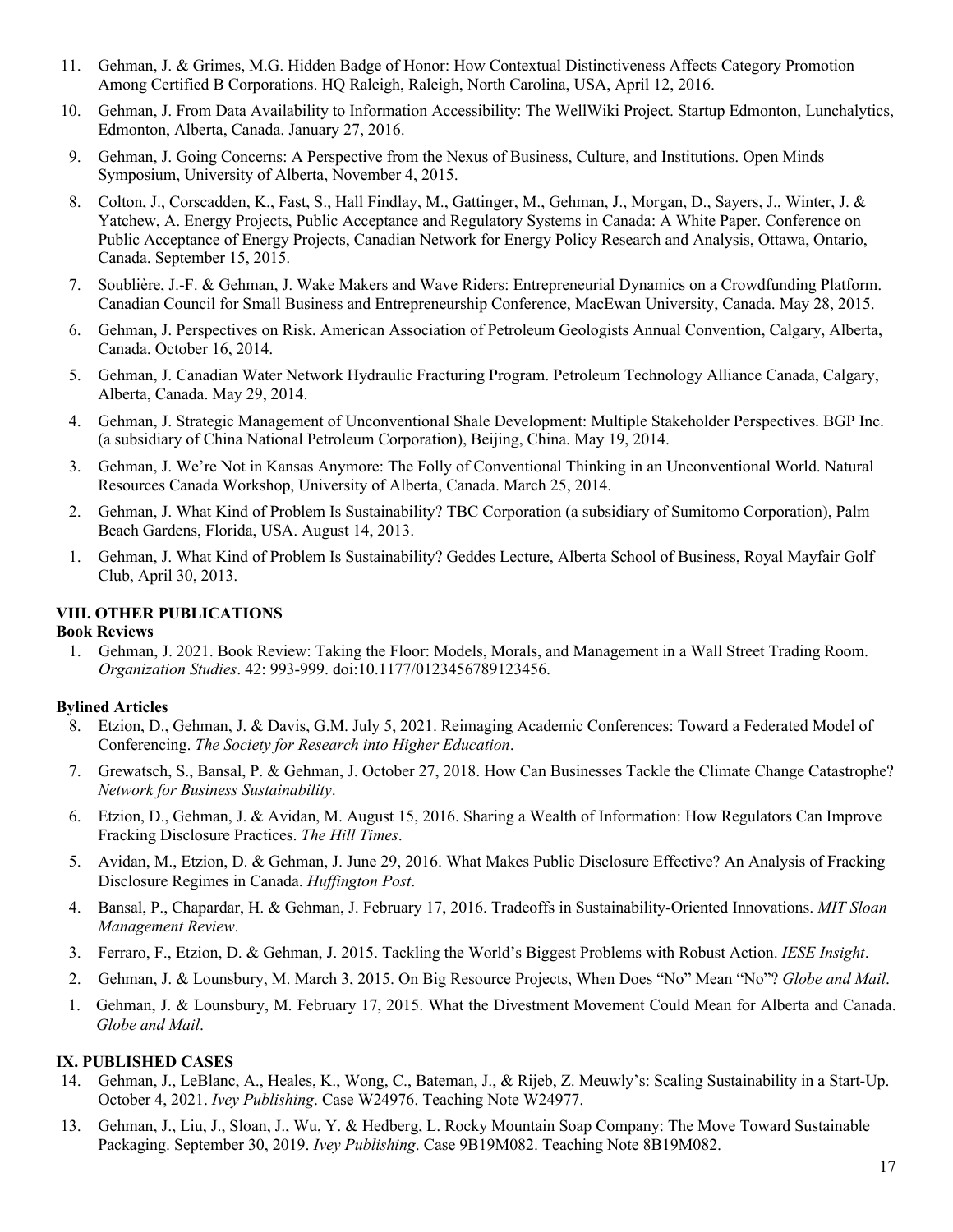- 12. Gehman, J., Verstraete, A., Brown, A., Hill, B., Sheptycki, B., Papp, B. & Hedberg, L. Crafting Policy: The Government of Alberta and Microbreweries. October 5, 2018. *WDI Publishing*. Case 8-607-139. Teaching Note 8-607-139.
- 11. Gehman, J., Hedberg, L., Aspden, M., Labrecque, S., MacDonald, M. & Mwesigye, R. Canadian Armed Forces: The Drones Debate. September 21, 2018. *WDI Publishing*. Case 5-863-903. Teaching Note 5-863-903.
- 10. Gehman, J., Keith, J., McLeod, C., Proulx, J. & Hedberg, L. EPCOR Utilities Inc.: Modernizing Alberta's Electricity System. August 13, 2018. *Ivey Publishing*. Case 9B18M109. Teaching Note 8B18M109.
- 9. Gehman, J., Dobbelsteyn, G., Hedberg, L., Loginov, P., Van Dam, A. & Verstraete, B. Poppy Barley: Weighing the Costs and Benefits of Sustainability Certification. July 20, 2018. *Ivey Publishing*. Case 9B18M103. Teaching Note 8B18M103.
- 8. Gehman, J., Heydari, M., Theberge, A. & Tetz, S. Northgate Industries Ltd.: Sustainability Challenges Involving Public Policy. July 24, 2017. *The Case Centre*. Case 317-0307-1 and 317-0307-1B. Teaching Note 317-0307-8.
- 7. Gehman, J., Paulitsch, A., Pardais, M., Streeper, B., Ballman, B., Love, T. & Hedberg, L. Earth's General Store: Balancing People, Planet and Profit in Organic-Food Retailing. June 28, 2017. *Ivey Publishing*. Case 9B17M099. Teaching Note 8B17M099.
- 6. Gehman, J., Hingston, A., Pham, C., Phelan, A., Townley, M., Vetters, D. & Hedberg, L. Fruits of Sherbrooke: Creating a Sustainable Business. June 22, 2017. *Ivey Publishing*. Case 9B17M088. Teaching Note 8B17M088.
- 5. Gehman, J., Sharma, N., Owens, K., Graff, G., Nabe, T. & Randhawa, P. Edmonton City Centre Airport: A Sustainability Challenge for a Growing City. June 1, 2017 (Revised September 28, 2018). *Ivey Publishing*. Case 9B17M076. Teaching Note 8B17M076. *Winner of the EFMD "Urban Transition Challenges" Case Writing Award.*
- 4. Gehman, J., Devlin Moses, M. & Hedberg, L. Heritage Chickens: The Challenge of Genetic Sustainability. April 25, 2017. *Ivey Publishing*. Case 9B17M057. Teaching Note 8B17M057.
- 3. Gehman, J., Lester, K., Ng, P., McEwen, J. & Song, Q.W. SeaWorld: Are Animal Shows Sustainable after *Blackfish*? December 20, 2016. *Ivey Publishing*. Case 9B16M227. Teaching Note #B16M227.
- 2. Gehman, J., Neufield, N., Smirnow, D., Agrawal, S., Sandberg, D. & Deol, M. Transcend Coffee: Local Sustainability Challenges in a Global Industry. July 20, 2016. *Ivey Publishing*. Case 9B16M130. Teaching Note 8B13M130. Presentation 5B16M130.
- 1. Gehman, J. & Goerz, J. After the Oil Sands: Reclaiming Alberta's Boreal Forests. February 4, 2016. *The Case Centre*. Case 316-0015-1. Teaching Note 316-0015-8.

#### **X. RESEARCH GRANTS** (principal investigator unless noted)

#### **External Grants**

- 19. Government of Canada Research Continuity Emergency Fund, 2021, \$15,452
- 18. Social Sciences and Humanities Research Council of Canada, Insight Development Grant #430-2020-00693, 2020, Co-PI with S. Grewatsch, \$59,786
- 17. Government of Canada Research Continuity Emergency Fund, 2020, \$21,912
- 16. Mitacs Accelerate Grant, 2020, Co-PI with L.M. Lefsrud, \$90,000
- 15. Venture for Canada, 2020, \$21,604
- 14. Alberta Real Estate Foundation, 2020, \$142,000
- 13. Social Sciences and Humanities Research Council of Canada, Insight Grant #435-2019-0192, 2019, \$140,349
- 12. Economics and Environmental Policy Research Network, 2019, \$9,800
- 11. Alberta Occupational Health and Safety, 2018, Co-PI with L.M. Lefsrud, \$37,500
- 10. Social Sciences and Humanities Research Council of Canada, Partnership Development Grant #890-2017-0015, 2015, Co-PI with L.M. Lefsrud, \$135,708
- 9. Alberta Real Estate Foundation, 2017, \$35,000
- 8. Joint Innovation Partnership Grant, 2017, Co-PI with P. Bansal, \$180,000
- 7. Social Sciences and Humanities Research Council of Canada, Partnership Grant #895-2016-1018, 2016, Co-PI with P. Bansal, \$2,498,040
- 6. Social Sciences and Humanities Research Council of Canada, Insight Development Grant #430-2016-00297, 2016, Co-PI with V.L. Glaser, \$53,547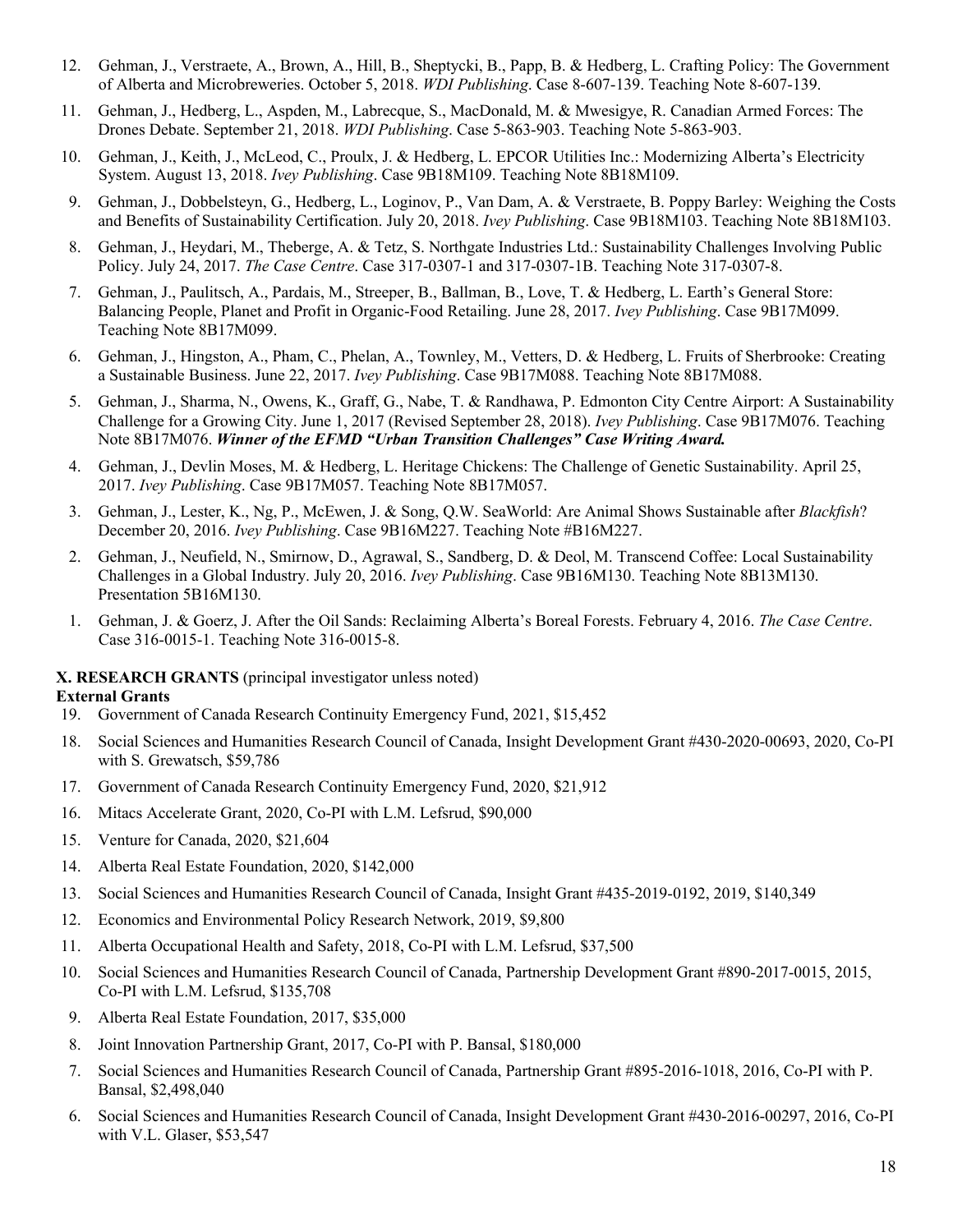- 5. Social Sciences and Humanities Research Council of Canada, Insight Grant #435-2015-0502, 2015, \$293,108
- 4. Social Sciences and Humanities Research Council of Canada, Knowledge Synthesis Grant #421-2015-1028, 2015, Co-PI with D. Etzion, \$22,766
- 3. Social Sciences and Humanities Research Council of Canada, Insight Development Grant #430-2014-00833, 2014, Co-PI with M.G. Grimes, \$70,706
- 2. Canadian Water Network, 2014, Co-PI with G.G. Goss, \$120,000
- 1. Social Sciences and Humanities Research Council of Canada, Insight Development Grant #430-2013-0912, 2013, \$70,729

### **Internal Grants**

- 31. University of Alberta, Campus Sustainability Grant, 2020, \$12,599
- 30. University of Alberta, SSHRC Supplemental Institutional Grant, 2020, \$4,000
- 29. University of Alberta, Alberta School of Business, Office of the Dean, Remote Teaching Grant, 2020, \$1,824
- 28. University of Alberta, Worldwide Universities Network, Research Mobility Grant, 2019, \$1,500
- 27. University of Alberta, SSHRC Supplemental Institutional Grant, 2019, \$5,000
- 26. University of Alberta, Support for the Advancement of Scholarship, 2019, Co-PI with V.L. Glaser, \$12,000
- 25. University of Alberta, Office of the Vice President of Research, 2018, \$16,000
- 24. University of Alberta, Sustainability Enhancement Fund, 2018, \$8,568
- 23. University of Alberta, Future Energy Systems, Communities and Aboriginal Theme, 2018, \$206,000
- 22. University of Alberta, Office of the Vice President of Research, 2018, Co-PI with L.M. Lefsrud, \$55,000
- 21. University of Alberta, Future Energy Systems, Geothermal Theme, 2017, \$277,000
- 20. University of Alberta, Canadian Centre for Corporate Social Responsibility, 2017, \$4,118
- 19. University of Alberta, Sustainability Enhancement Fund, 2017, \$8,400
- 18. University of Alberta, Canadian Centre for Corporate Social Responsibility, 2016, \$2,059
- 17. University of Alberta, Office of the Vice President of Research, 2016, \$70,000
- 16. University of Alberta, Alberta School of Business, Office of the Dean, Partnership Grant, 2016, \$70,000
- 15. University of Alberta, Support for the Advancement of Scholarship, 2016, \$6,225
- 14. University of Alberta, Killam Research Fund, Cornerstone Grant, 2015, \$41,610
- 13. University of Alberta, Helmholtz-Alberta Initiative, 2015, \$39,500
- 12. University of Alberta, Kule Institute for Advanced Study, 2015, Co-PI with M. Stewart-Harawira, \$100,000
- 11. University of Alberta, Canadian Centre for Corporate Social Responsibility, 2015, \$1,000
- 10. University of Alberta, Office of the Vice President of Research, 2014, \$9,555
- 9. University of Alberta, Office of the Vice President of Research, 2014, Co-PI with M.G. Grimes, \$9,940
- 8. University of Alberta, Support for the Advancement of Scholarship, 2014, \$10,000
- 7. University of Alberta, Helmholtz-Alberta Initiative, 2013, Co-PI with M. Lounsbury, \$50,000
- 6. University of Alberta, Killam Research Fund, Operating Grant, 2013, Co-PI with M.G. Grimes, \$6,947
- 5. University of Alberta, Canadian Centre for Corporate Social Responsibility, 2013, \$7,000
- 4. University of Alberta, Worldwide Universities Network, Research Mobility Grant, 2013, \$3,000
- 3. University of Alberta, Support for the Advancement of Scholarship, 2013, \$3,100
- 2. University of Alberta, Killam Research Fund, Operating Grant, 2012, \$6,950
- 1. University of Alberta, Alberta School of Business, Faculty Research Grant, 2012, \$20,000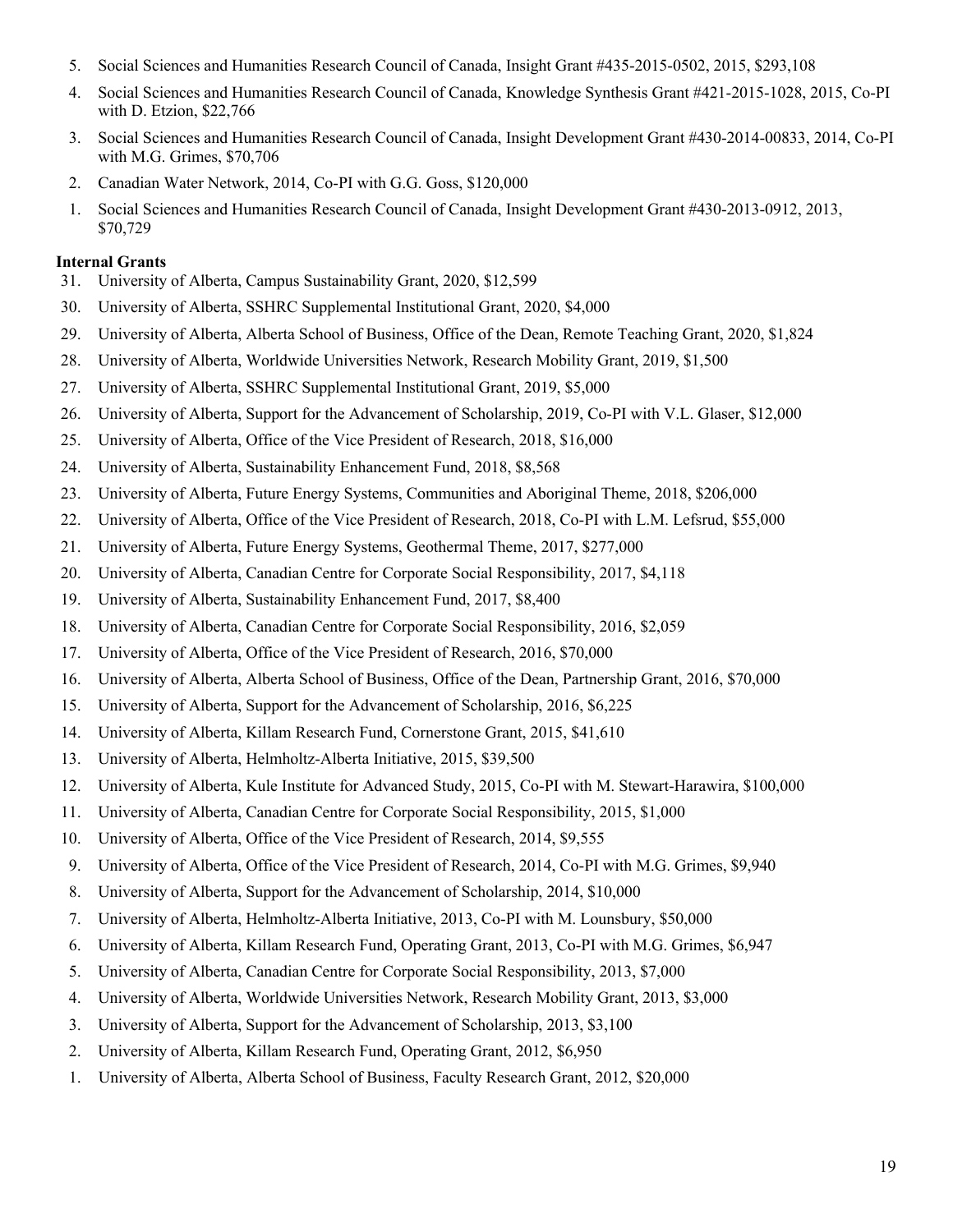### **Data Access Grants** (all values in-kind)

- 14. Alberta Energy Regulator, 2021 oil and gas well data, \$12,257
- 13. Pennsylvania Geological Survey, 2020, oil and gas well data, \$5,000
- 12. Government of Manitoba, 2020, oil and gas well data, \$2,000
- 11. Illinois State Geological Survey, 2020, \$15,000
- 10. Government of Saskatchewan, 2020, oil and gas well data, \$5,000
- 9. Alberta Energy Regulator, 2020, oil and gas well data, \$12,886
- 8. B Lab-WRDS B Impact Assessment Beta Access, 2019
- 7. Pennsylvania Geological Survey, 2019, oil and gas well data, \$5,000
- 6. Government of Manitoba, 2019, oil and gas well data, \$2,000
- 5. Alberta Energy Regulator, 2019, oil and gas well data, \$16,500
- 4. Alberta Energy Regulator, 2018, in situ oil sands data and oil and gas well data, \$22,207
- 3. Alberta Energy Regulator, 2017, oil and gas well data, \$20,941
- 2. Workers' Compensation Board Alberta, 2016, Co-PI with L.M. Lefsrud, \$25,000
- 1. Duke University CASE i3 B Lab RFP #2, 2015, Co-PI with M.G. Grimes, one of six teams granted access

# **XI. DOCTORAL STUDENTS**

- 22. Rui Wang (George Washington University). Jorge Rivera (Supervisor). 01/2022–
- 21. Soolim Park (George Washington University). Jorge Rivera (Supervisor). 12/2021–
- 20. Logan Crace (University of Alberta). Joel Gehman (Supervisor); Vern Glaser, Michael Lounsbury (Committee Members). 09/2020–
- 19. Bandita Deka Kalita (University of Alberta). Joel Gehman (Supervisor); Michael Lounsbury, Madeline Toubiana (Committee Members). 09/2018–
- 18. Lindie Botha (University of Cape Town). Ralph Hamann (Supervisor). "Making a Grand Challenge: The Social-Symbolic Work of Conserving Nature."
- 17. Cecile Feront. PhD July 2021 (University of Cape Town). Ralph Hamann and Stephanie Bertels (Supervisors). Stephanie Cleary, Rich DeJordy, Joel Gehman (Examiners). "How Do Privileged Insiders Become Change Agents? A Study of Institutional Volition."
- 16. Milo Wang. PhD May 2021 (University of Alberta). Michael Lounsbury (Supervisor); P. Dev Jennings, Joel Gehman (Committee Members); Bob Hinings, Paul Tracey (Examiners). "Three Studies on Stigmatization: The Emergence, Maintenance, and Removal of Stigma." Placement: Arizona State University.
- 15. Jonathan Steyn (University of Cape Town). Stephanie Giamporcaro (Supervisor). Joel Gehman (Examiner). "Authenticity Framing and Market creation for Meta-Organizations: The Case of the Swartland Independent Producers in the South African Wine Field."
- 14. Ke Cao. PhD December 2020 (University of Alberta). Joel Gehman (Supervisor); Royston Greenwood and Trish Reay (Committee Members); P. Dev Jennings and Chris Marquis (Examiners). "Losing Their Religion: Why Do Some Certified B Corporations Decertify?" Placement: Wilfrid Laurier University.
- 13. Emily Landry. PhD November 2020 (University of Tennessee-Knoxville, Sociology). Jon Shefner (Supervisor); Harry Dahms and Chrisina Ergas (Committee Memmbers); Tim Pollock and Joel Gehman (Examiners). "Organizing Social Entrepreneurship in Cuba and the United States: Moving Right to Stay Left and Left to Stay Right in the Era of Neoliberalism." Kauffman Foundation Grant. Placement: Washington and Lee University.
- 12. Katrin Smolka. PhD September 2019 (Erasmus University). Pursey Heugens and Joep Cornelissen (Supervisors); Joel Gehman, Mark Gruber, Vareska van de Vrande (Examiners). "Essays on Entrepreneurial Cognition, Institution Building and Industry Emergence." Placement: University of Warwick.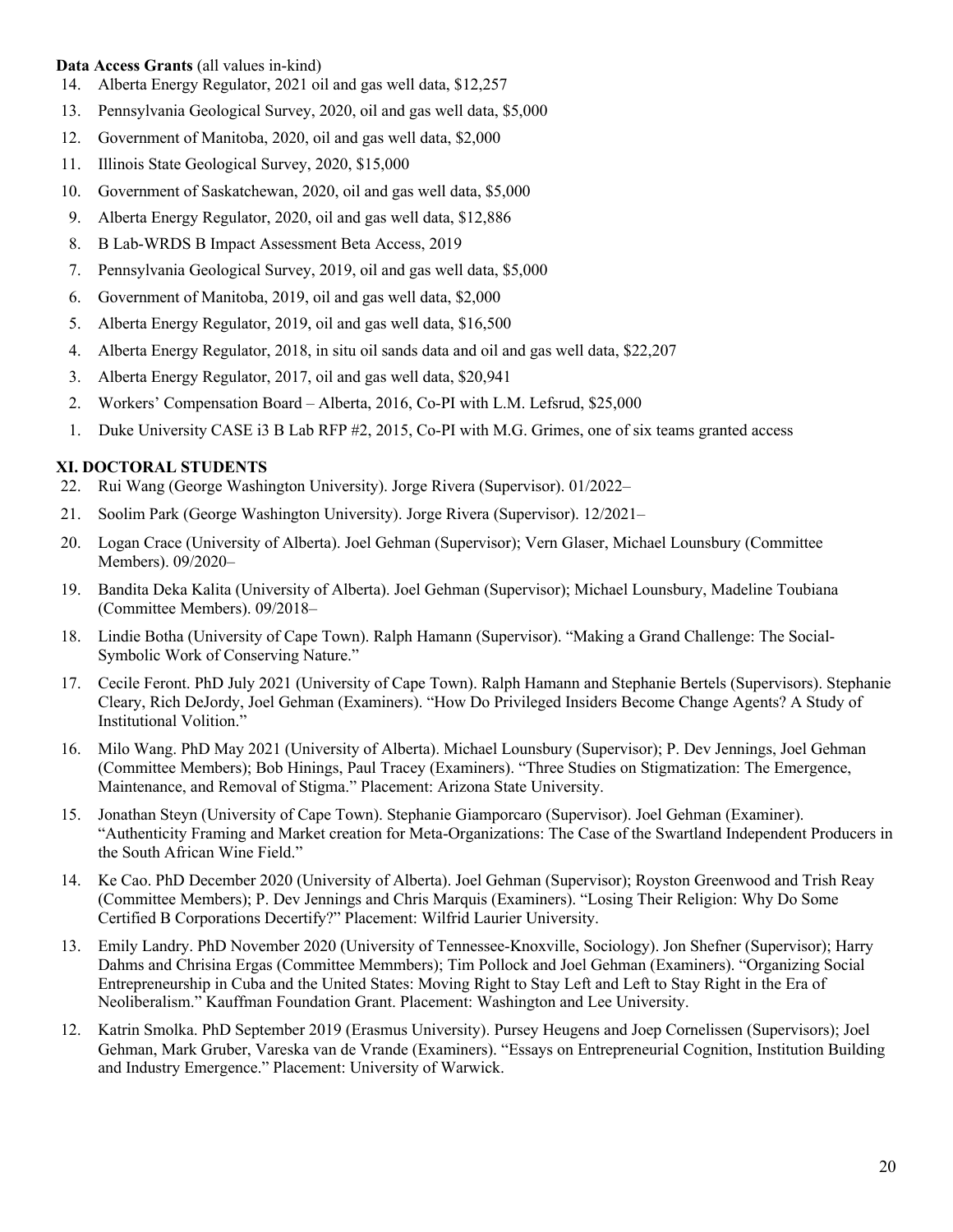- 11. M. Paola Ometto. PhD August 2019 (University of Alberta). Michael Lounsbury (Supervisor); Joel Gehman, Royston Greenwood, Trish Reay (Committee Memmbers); Emily Block, Chris Steele (Examiners). "Competing Institutional Logics, Religion, and Social Movement Outcomes: The Case of Solidarity Economy Enterprises in Brazil." Placement: California State University San Marcos.
- 10. Jean-François Soublière (Supervisor). PhD August 2019 (University of Alberta). Joel Gehman (Supervisor); Mary Ann Glynn, P. Dev Jennings, Michael Lounsbury (Committee Members); Greg Fisher; Tim Hannigan (Examiners). "Three Studies on Cultural Entrepreneurship and Crowdfunding: We've Got Your Back, The Legitimacy Threshold Revisited, and Four Pathways Towards Cultural Resonance." Placement: HEC Montréal. Winner of the Izaak Walton Killam Memorial Scholarship.
- 9. Asma Zafar. PhD August 2019 (University of Alberta). Trish Reay (Supervisor); Joel Gehman, Michael Lounsbury (Committee Members); Emily Block, Juliane Reinecke (Examiners). "What Doesn't Kill Us Makes Us Stronger: Identity Change in a Social Enterprise Facing Place-Oriented Disruption." Placement: Brock University.
- 8. Chang Lu. PhD March 2019 (University of Alberta). Trish Reay (Supervisor); Joel Gehman, Michael Lounsbury (Committee Members); Chris Steele, Charlene Zietsma (Examiners). "How Oppressed Social Groups Can Enter Mature Fields: An Investigation of First Nations Entering the Canadian Gambling Field." Placement: University of British Columbia.
- 7. Youngbin Joo. PhD August 2018 (University of Alberta). P. Dev Jennings (Supervisor); Tony Briggs, Michael Lounsbury (Committee Members); Joel Gehman, Zhenyu Wu (Examiners). "Financing, Institutional Environments, and Transitions to Clean Technology." Placement: University of Leeds.
- 6. Christopher Rowell. PhD August 2017 (Aalto University). Robin Gustafsson (Supervisor); Nelson Phillips (Committee Member); Joel Gehman (Examiner). "Signaling and Shaping Legitimacy: Weaving Webs of Meaning in Time and New Markets." Placement: University of British Columbia.
- 5. Mia Raynard. PhD January 2016 (University of Alberta). Royston Greenwood, Michael Lounsbury (Supervisors); Bob Hinings, P. Dev Jennings (Committee Members); John Amis, Joel Gehman (Examiners). "Institutional Imprints: The Enduring Effects of Past Political Regimes on CSR in China." Placement: Vienna University of Economics and Business. Winner of the Izaak Walton Killam Memorial Scholarship.
- 4. Manely Sharifian. PhD August 2015 (University of Alberta). P. Dev Jennings (Supervisor); Jennifer Jennings, Michael Lounsbury (Committee Members); Tima Bansal, Joel Gehman (Examiners). "The Paths of Clean Technology: From Innovation to Commercialization." Placement: San Francisco State University
- 3. Kenneth Fox. PhD August 2015 (University of Alberta, Accounting). David Cooper (Supervisor); Thomas Schneider, Roy Suddaby (Committee Members); Bino Catasús, Joel Gehman (Examiners). "Framing a Franchise: Financial Disclosure, non-GAAP Earnings, and Equity Valuation in the Formation of a Socio-Technical Agencement." Placement: University of Saskatchewan.
- 2. Evelyn Micoletta. PhD June 2015 (University of Alberta). Royston Greenwood, Michael Lounsbury (Supervisors); Bob Hinings, Trish Reay (Committee Members); Joel Gehman, Charlene Zietsma (Examiners). "When Institutions Bend But Do Not Break: The Institutional Accommodation of Open Access in Scientific Publishing." Placement: University of New Mexico. Winner of the Izaak Walton Killam Memorial Scholarship.
- 1. Eric Yanfei Zhao. PhD June 2014 (University of Alberta). Michael Lounsbury (Supervisor); Royston Greenwood, P. Dev Jennings (Committee Members); Joel Gehman, Marvin Washington (Examiners). "Institutional Complexity of National Systems and the Fate of Global Microfinance." Placement: Indiana University. Winner of the Izaak Walton Killam Memorial Scholarship.

# **XII. OTHER INTELLECTUAL CONTRIBUTIONS**

*WellWiki* (www.wellwiki.org) provides information on over 4.3 million wells in Canada and the United States. The ultimate goal is to provide information on each of the estimated 5.8 million oil and gas wells drilled since the Drake well in 1859.

*CULTR* (www.cultrtoolkit.com) is a web-based suite of research tools for transforming digital text and images into structured data. The ultimate goal is to become the "app store" for web-based research tools for studying culture, meaning and institutions.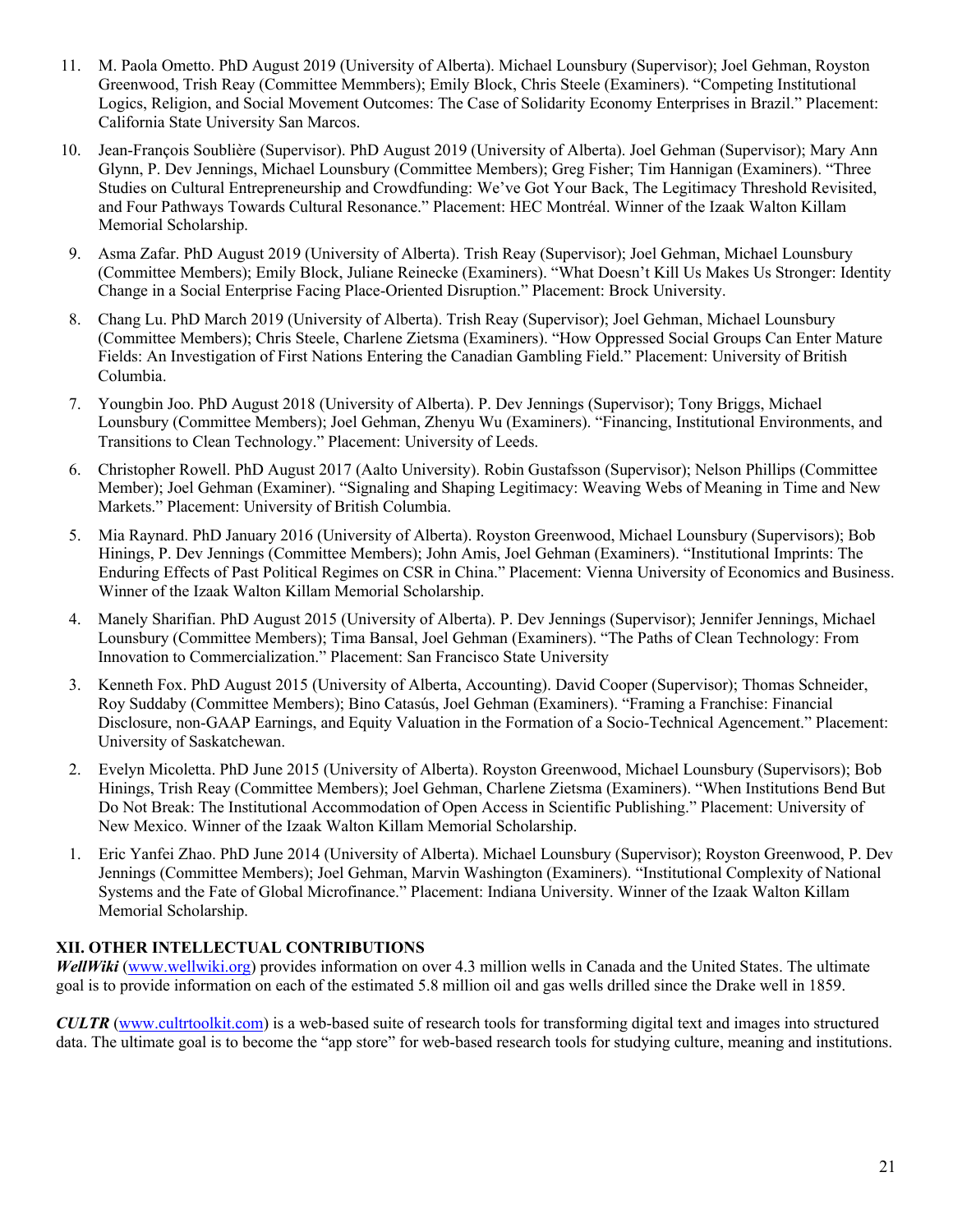## **GEORGE WASHINGTON UNIVERSITY**

| MBA: | MBAD 6281/6284 Business Ethics & Public Policy, 2022 |
|------|------------------------------------------------------|
|      | MBAD 6289 Business Ethics & Public Policy, 2022      |

# **UNIVERSITY OF ALBERTA**

| <b>BCom:</b> | SMO 310 Introduction to Management, 2013–2016                          |
|--------------|------------------------------------------------------------------------|
| <b>MAcc:</b> | SMO 610 Manager as Strategist, 2017, 2018                              |
| MBA:         | SMO 638 Managing Corporate Sustainability, 2013–2021                   |
|              | SMO 686 West Coast Study Tour, 2018, 2020                              |
| EMBA:        | SMO 875 Leadership, 2020, 2021                                         |
| PhD:         | SMO 703 Seminar on Strategic Management, 2014–2021                     |
|              | SMO 704 Seminar on Socio-Cognitive Perspectives, 2015                  |
|              | SMO 704 Seminar on Globalization, Institutions and Organizations, 2019 |

*Nominated for the 2016 Provost's Award for Early Achievement of Excellence in Undergraduate Teaching Nominated for the 2014 Award for Outstanding Mentorship in Undergraduate Research & Creative Activities*

**University of Zurich (Visiting Professor) PhD:** Seminar on Grand Challenges, 2020

#### **University of Bologna (Visiting Professor)**

**MBA:** Managing Sustainable Technology & Innovation, 2016, 2017

#### **Pennsylvania State University (Doctoral Candidate)**

**Bachelor:** MGMT 100 Introduction to Management MGMT 451 Business, Ethics & Society

*Winner of the 2011 Harold F. Martin Graduate Assistant Outstanding Teaching Award*

#### **PROFESSIONAL SERVICE**

| <b>Academy of Management</b>                                                                                                                                                                                                |            |
|-----------------------------------------------------------------------------------------------------------------------------------------------------------------------------------------------------------------------------|------------|
| All Academy Theme Committee Member                                                                                                                                                                                          | 2016       |
| <b>Emerald Best International Dissertation Award Committee Member</b>                                                                                                                                                       | 2014       |
| Organization and Management Theory Division of the Academy of Management                                                                                                                                                    |            |
| Best Published Paper Committee Member                                                                                                                                                                                       | 2020, 2021 |
| <b>OMT Meetups Faculty Mentor</b>                                                                                                                                                                                           | 2020, 2021 |
| <b>Research Committee Member</b>                                                                                                                                                                                            | 2017-2021  |
| Best OMT Entrepreneurship Paper (2021); Best International Paper (2020); Best Paper on Environmental<br>$\bullet$<br>and Social Practices (2019); Best Paper Award (2018); Louis Pondy Best Dissertation Paper Award (2017) |            |
| Representative-at-Large (3-year elected position)                                                                                                                                                                           | 2017-2020  |
| Communication Committee Chair (3-year appointed position)                                                                                                                                                                   | 2012-2015  |
| Division Webmaster                                                                                                                                                                                                          | 2010-2012  |
| <b>Organizations and the Natural Environment Division of the Academy of Management</b>                                                                                                                                      |            |
| Best Paper on Environmental Sustainability and Entrepreneurship Committee Member                                                                                                                                            | 2022       |
| <b>Best Dissertation Award Committee Member</b>                                                                                                                                                                             | 2018, 2020 |
| Emerging Scholar Award Committee Chair                                                                                                                                                                                      | 2018       |
| <b>Alliance for Research on Corporate Sustainability</b>                                                                                                                                                                    |            |
| <b>Communication Committee Member</b>                                                                                                                                                                                       | 2016-2020  |
| <b>Conference Committee Member</b>                                                                                                                                                                                          | 2015-2016  |
| <b>B</b> Academics                                                                                                                                                                                                          |            |
| Cofounder, Vice President and Member of the Board of Directors                                                                                                                                                              | $2019-$    |
| Treasurer                                                                                                                                                                                                                   | 2020-2021  |
| Fundación Impulsora de un Nuevo Sector en la Economia Sistema B (Sistema B)                                                                                                                                                 |            |
| Committee Member, The Role of Business in Achieving the SDGs in the Global South                                                                                                                                            | 2019-2021  |
| <b>Journal of Business Venturing</b>                                                                                                                                                                                        |            |
| Best Paper Award Committee                                                                                                                                                                                                  | 2019, 2020 |
|                                                                                                                                                                                                                             |            |